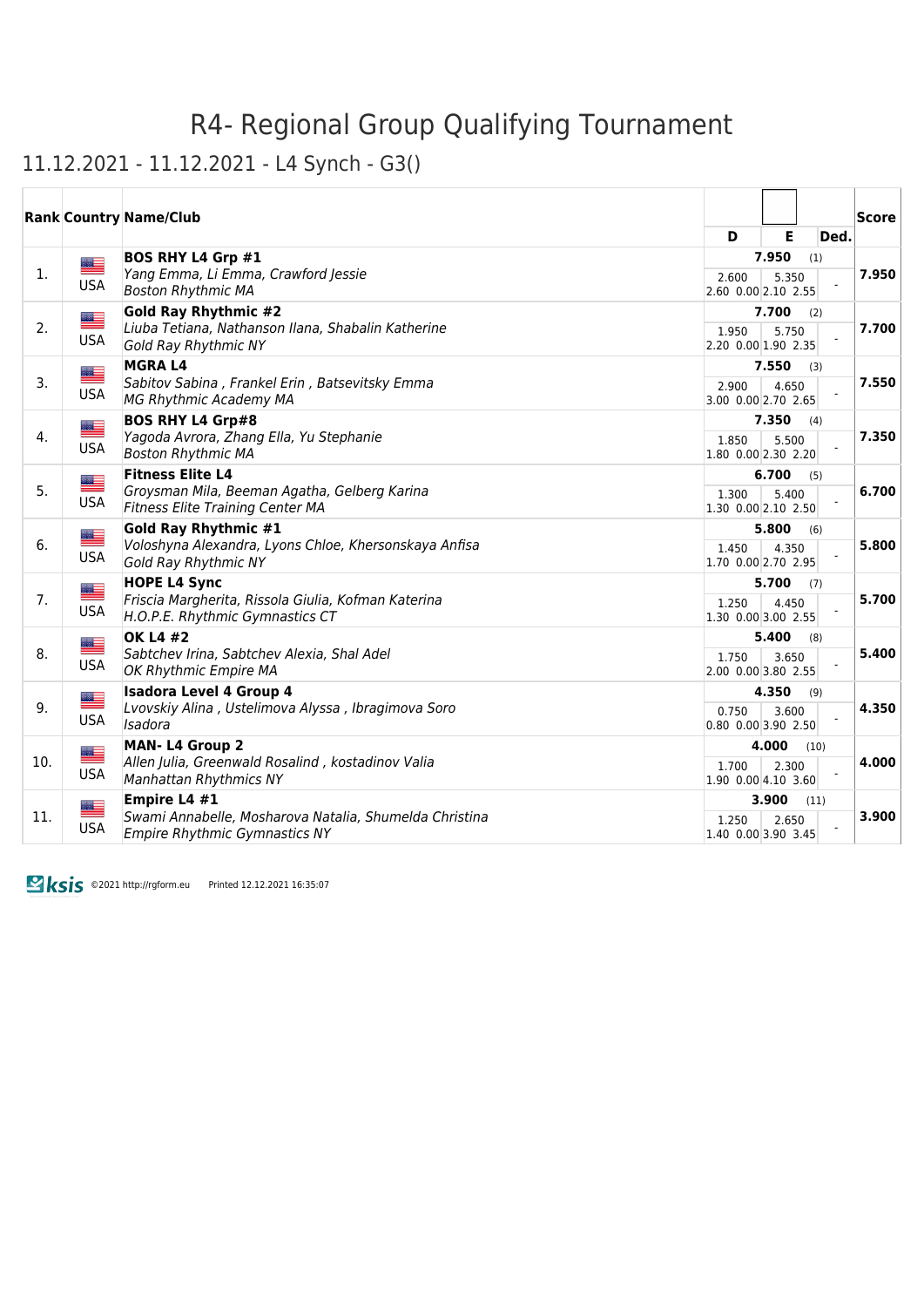### 11.12.2021 - 11.12.2021 - L4 Synch - G3() - CB

|    |                          | <b>Rank Country Name/Club</b>                                                                                                      |                                      |                |      | <b>Score</b> |
|----|--------------------------|------------------------------------------------------------------------------------------------------------------------------------|--------------------------------------|----------------|------|--------------|
|    |                          |                                                                                                                                    | D                                    | Е              | Ded. |              |
| 1. | <u>se</u><br><b>USA</b>  | <b>Gold Ray Rhythmic #2</b><br>Liuba Tetiana, Nathanson Ilana, Shabalin Katherine                                                  | 1.950                                | 7.700<br>5.750 | (1)  | 7.700        |
|    |                          | Gold Ray Rhythmic NY<br><b>Isadora Level 4 Group 4</b>                                                                             | $[2.20 \ 0.00]1.90 \ 2.35]$          |                |      |              |
| 2. | <u>est</u><br><b>USA</b> | Lvovskiy Alina, Ustelimova Alyssa, Ibragimova Soro<br>Isadora                                                                      | 0.750<br> 0.80, 0.00, 3.90, 2.50     | 4.350<br>3.600 | (2)  | 4.350        |
|    | █                        | <b>MAN-L4 Group 2</b>                                                                                                              | 4.000<br>(3)                         |                |      |              |
| 3. | <b>USA</b>               | Allen Julia, Greenwald Rosalind, kostadinov Valia<br>Manhattan Rhythmics NY                                                        | 1.700<br>$ 1.90 \t0.00 4.10 \t3.60 $ | 2.300          |      | 4.000        |
|    |                          | Empire L4 #1<br>█▆<br>Swami Annabelle, Mosharova Natalia, Shumelda Christina<br><b>USA</b><br><b>Empire Rhythmic Gymnastics NY</b> |                                      | 3.900          | (4)  |              |
| 4. |                          |                                                                                                                                    | 1.250<br>$1.40$ 0.00 3.90 3.45       | 2.650          |      | 3.900        |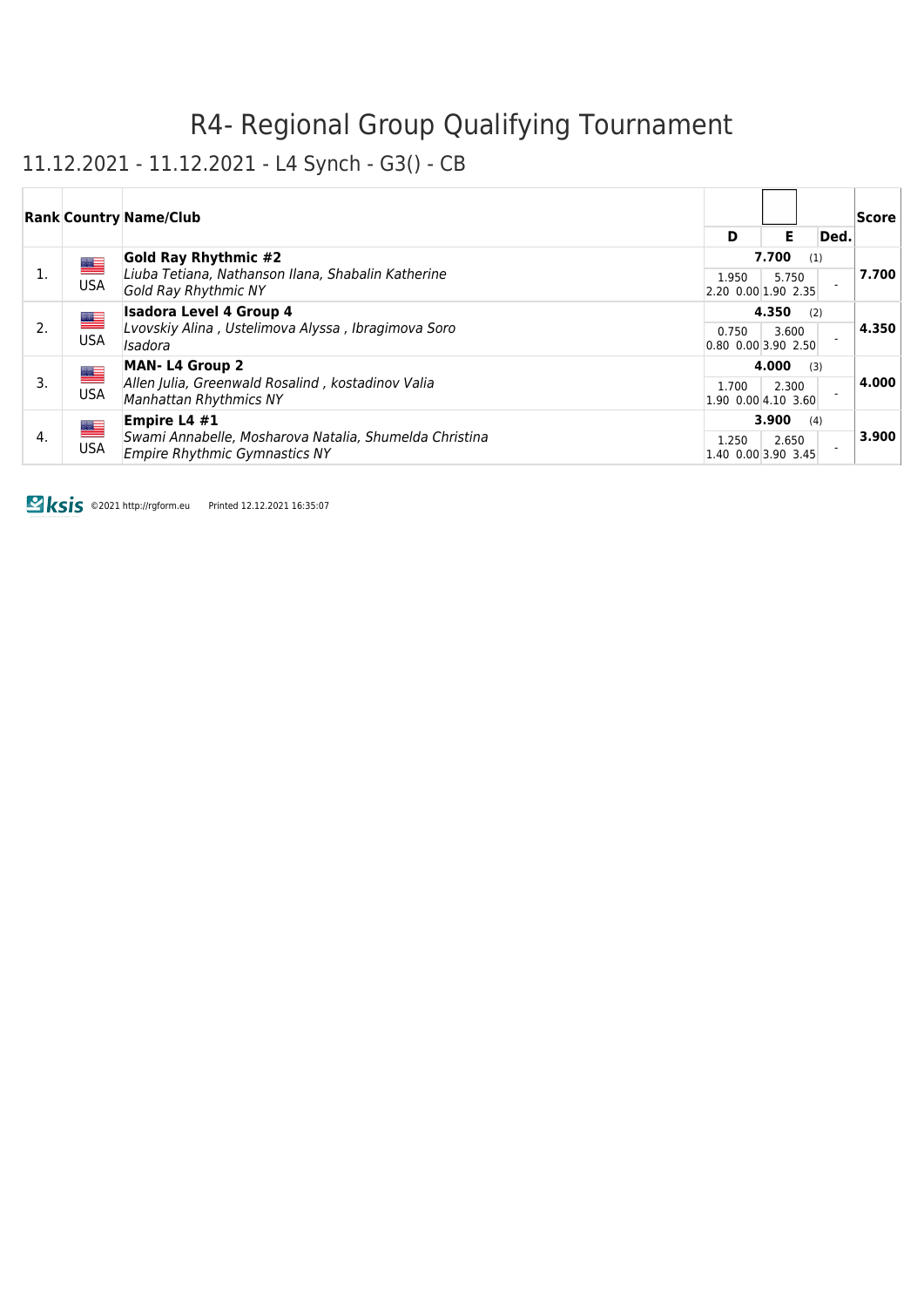### 11.12.2021 - 11.12.2021 - L4 Synch - G3() - CC

|    |                                               | <b>Rank Country Name/Club</b>                                                                                      |                                |       |      | Score |
|----|-----------------------------------------------|--------------------------------------------------------------------------------------------------------------------|--------------------------------|-------|------|-------|
|    |                                               |                                                                                                                    | D                              | Е     | Ded. |       |
|    | <u>a a</u>                                    | <b>MGRAL4</b>                                                                                                      |                                | 7.550 | (1)  |       |
| 1. | USA                                           | Sabitov Sabina, Frankel Erin, Batsevitsky Emma<br>MG Rhythmic Academy MA                                           | 2.900<br>3.00 0.00 2.70 2.65   | 4.650 |      | 7.550 |
|    |                                               |                                                                                                                    |                                |       |      |       |
| 2. |                                               | <b>BOS RHY L4 Grp#8</b><br>▀<br>Yagoda Avrora, Zhang Ella, Yu Stephanie<br><b>USA</b><br><b>Boston Rhythmic MA</b> |                                | 7.350 | (2)  | 7.350 |
|    |                                               |                                                                                                                    | 1.850<br>$1.80$ 0.00 2.30 2.20 | 5.500 |      |       |
|    |                                               | <b>Fitness Elite L4</b>                                                                                            |                                | 6.700 | (3)  |       |
| 3. | ▀                                             | Groysman Mila, Beeman Agatha, Gelberg Karina                                                                       | 1.300                          | 5.400 |      | 6.700 |
|    | <b>USA</b>                                    | <b>Fitness Elite Training Center MA</b>                                                                            | $1.30$ 0.00 2.10 2.50          |       |      |       |
|    |                                               | <b>Gold Ray Rhythmic #1</b>                                                                                        |                                | 5.800 | (4)  |       |
| 4. | <u>est</u>                                    | Voloshyna Alexandra, Lyons Chloe, Khersonskaya Anfisa                                                              | 1.450                          | 4.350 |      | 5.800 |
|    | <b>USA</b>                                    | <b>Gold Ray Rhythmic NY</b>                                                                                        | 1.70 0.00 2.70 2.95            |       |      |       |
|    |                                               | <b>HOPE L4 Sync</b>                                                                                                |                                | 5.700 | (5)  |       |
| 5. | $=$                                           | Friscia Margherita, Rissola Giulia, Kofman Katerina                                                                | 1.250                          | 4.450 |      | 5.700 |
|    | <b>USA</b><br>H.O.P.E. Rhythmic Gymnastics CT | $1.30$ 0.00 3.00 2.55                                                                                              |                                |       |      |       |
|    | ▀                                             | <b>OK L4 #2</b>                                                                                                    |                                | 5.400 | (6)  |       |
| 6. | USA                                           | Sabtchev Irina, Sabtchev Alexia, Shal Adel                                                                         | 1.750                          | 3.650 |      | 5.400 |
|    |                                               | OK Rhythmic Empire MA                                                                                              | 2.00 0.00 3.80 2.55            |       |      |       |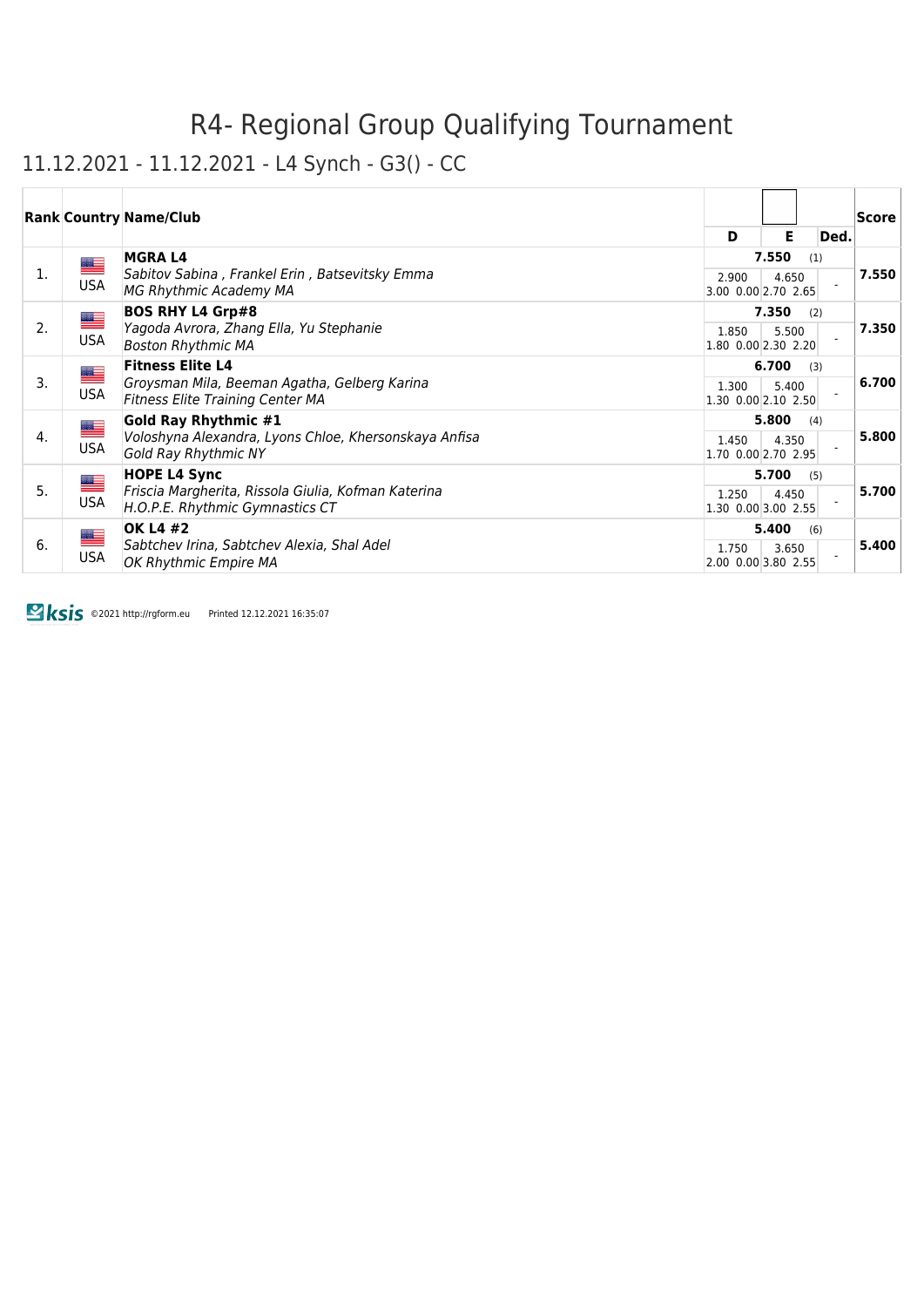#### 11.12.2021 - 11.12.2021 - L4 Synch - G4()

|     |                         | <b>Rank Country Name/Club</b>                                                                                      |                                  |                |      |      | Score |
|-----|-------------------------|--------------------------------------------------------------------------------------------------------------------|----------------------------------|----------------|------|------|-------|
|     |                         |                                                                                                                    | D                                | Е              |      | Ded. |       |
| 1.  | $\equiv$<br><b>USA</b>  | Empire L4 #2<br>Kim Sophia, Choi Elina, Yang Kara, Jiang Erica<br><b>Empire Rhythmic Gymnastics NY</b>             | 2.150<br>2.40 0.00 1.50 2.60     | 8.050<br>5.900 | (1)  |      | 8.050 |
| 2.  | █▆<br><b>USA</b>        | MAN-L4 Group 1<br>Allen Leila, Thurston-Vargo Ella, Shigematsu Mimi, Fu Olivia<br><b>Manhattan Rhythmics</b>       | 2.600<br>2.80 0.00 2.20 2.85     | 7.550<br>4.950 | (2)  |      | 7.550 |
| 3.  | E<br><b>USA</b>         | <b>CTR Level 4</b><br>Faleleeva Evita, Ivasyuk Mila, Gureyev Elizabeth, Peryeva Anna<br><b>CTR CT</b>              | 1.900<br>2.10 0.00 2.80 1.60     | 7.500<br>5.600 | (3)  |      | 7.500 |
| 4.  | █<br><b>USA</b>         | <b>BOS RHY L4 Grp #4</b><br>Chang Mira, Wang Sophie, Kuang Juliana, Wang Alice<br><b>Boston Rhythmic MA</b>        | 2.000<br>1.80 0.00 2.10 2.60     | 7.300<br>5.300 | (4)  |      | 7.300 |
| 5.  | ▀<br><b>USA</b>         | <b>BOS RHY L4 Grp #3</b><br>Proschitsky Ada, Khazan Eliana, Crawford Jessie, Wen Ella<br><b>Boston Rhythmic MA</b> | 2.100<br>2.00 0.00 3.00 3.00     | 6.100<br>4.000 | (5)  |      | 6.100 |
| 6.  | █▆<br><b>USA</b>        | <b>BOS RHY L4 Grp #2</b><br>Yang Sofia, Rozendo Olivia, Chang Mira, Mehin Aghaeva<br><b>Boston Rhythmic MA</b>     | 2.000<br>2.00 0.00 3.60 2.45     | 5.950<br>3.950 | (6)  |      | 5.950 |
| 7.  | E<br><b>USA</b>         | OK L4 #1<br>Chu Penelope, Malyarchuk Katherine, Rozenvald Camilla, Santora Valerie<br><b>OK Rhythmic Empire</b>    | 1.900<br>2.10 0.00 3.50 2.55     | 5.850<br>3.950 | (7)  |      | 5.850 |
| 8.  | █▆<br><b>USA</b>        | <b>MatchPoint - Level 4</b><br>Ussayev Sasha, Kozinets Sophia, Ussayev Ashley, Zarkh Keira<br>MatchPoint NYC NY    | 1.050<br>$0.90$ $0.00$ 3.30 3.35 | 4.400<br>3.350 | (8)  |      | 4.400 |
| 9.  | ▀<br><b>USA</b>         | <b>Isadora Level 4 Group 3</b><br>Devishev Paulina, Goldinstyn Mikayla, Golubeva Vera, Wilson Veronica<br>Isadora  | 1.150<br>1.20 0.00 4.00 3.40     | 3.750<br>2.600 | (9)  |      | 3.750 |
| 10. | ▀<br><b>USA</b>         | <b>Isadora Level 4 Group 2</b><br>Devishev Paulina, Motrych Melisa, Mykyta Adriana, Shvarts Eva<br>Isadora         | 1.100<br>1.20 0.00 4.20 3.35     | 3.550<br>2.450 | (10) |      | 3.550 |
| 11. | <u>as</u><br><b>USA</b> | <b>Isadora Level 4 Group 1</b><br>Borovskiy Viola, Drantivy Brianna, Kautsis Nika, Shnayder Eva<br>Isadora         | 0.850<br>$0.80$ $0.00$ 4.30 3.45 | 3.100<br>2.250 | (11) |      | 3.100 |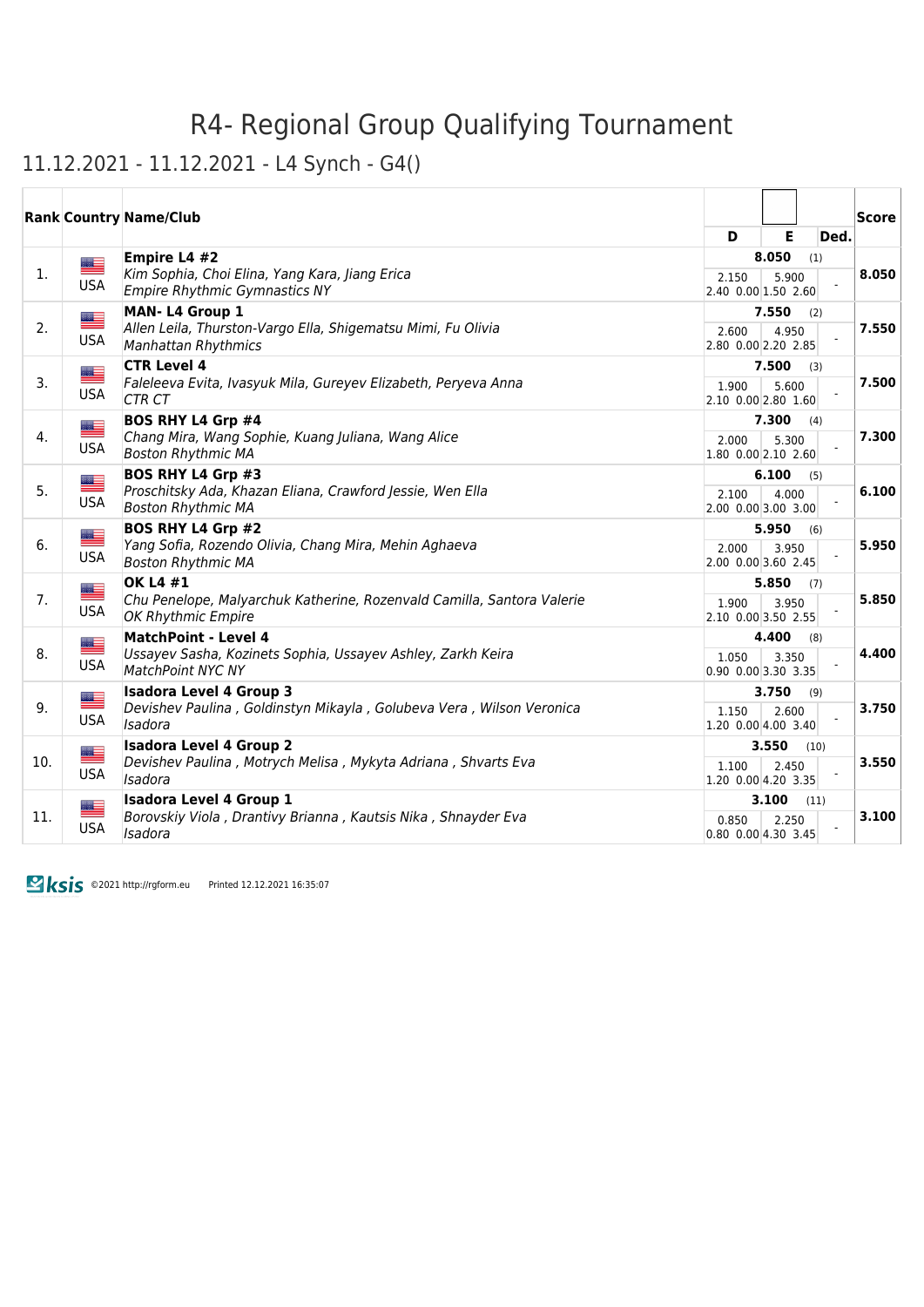### 11.12.2021 - 11.12.2021 - L4 Synch - G4() - CA

|    |     | <b>Rank Country Name/Club</b>                                            |                                  |       |      | Score |
|----|-----|--------------------------------------------------------------------------|----------------------------------|-------|------|-------|
|    |     |                                                                          | D                                |       | Ded. |       |
| ∸. |     | <b>Isadora Level 4 Group 1</b>                                           | 3.100                            |       |      |       |
|    | USA | Borovskiy Viola, Drantivy Brianna, Kautsis Nika, Shnayder Eva<br>Isadora | 0.850<br> 0.80, 0.00, 4.30, 3.45 | 2.250 |      | 3.100 |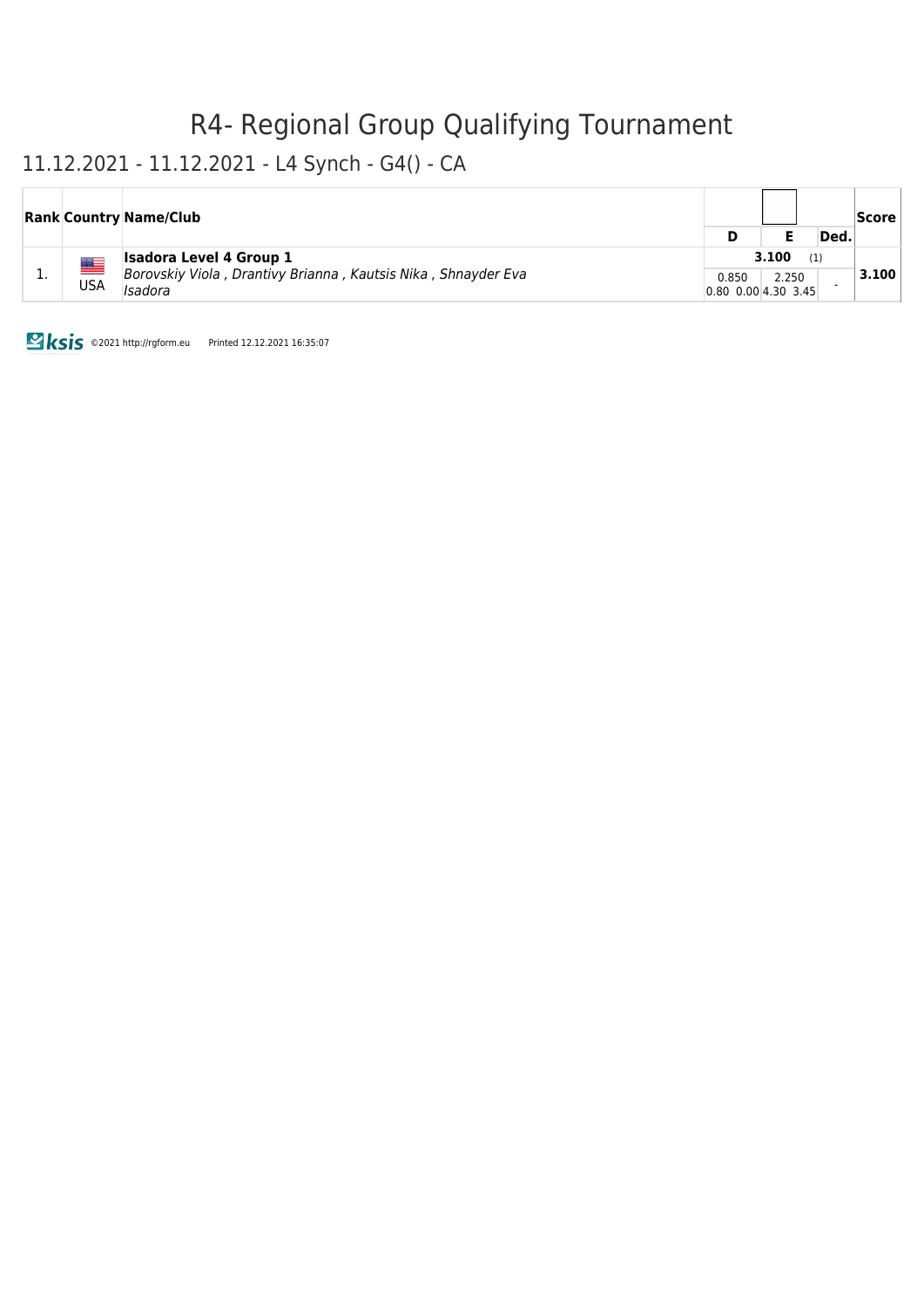### 11.12.2021 - 11.12.2021 - L4 Synch - G4() - CB

|    |            | <b>Rank Country Name/Club</b>                                                                                                  |                                      |       |      | Score |
|----|------------|--------------------------------------------------------------------------------------------------------------------------------|--------------------------------------|-------|------|-------|
|    |            |                                                                                                                                | D                                    | Е     | Ded. |       |
|    | █▆         | <b>OK L4 #1</b>                                                                                                                |                                      | 5.850 | (1)  |       |
| 1. | <b>USA</b> | Chu Penelope, Malyarchuk Katherine, Rozenvald Camilla, Santora Valerie<br>OK Rhythmic Empire                                   | 1.900<br>$[2.10 \ 0.00]3.50 \ 2.55]$ | 3.950 |      | 5.850 |
|    |            | MatchPoint - Level 4<br><u>an</u><br>Ussayev Sasha, Kozinets Sophia, Ussayev Ashley, Zarkh Keira<br><b>MatchPoint NYC NY</b>   | 4.400                                |       |      |       |
| 2. | <b>USA</b> |                                                                                                                                | 1.050<br>$ 0.90, 0.00 $ 3.30 3.35    | 3.350 |      | 4.400 |
|    | █▆         | <b>Isadora Level 4 Group 3</b>                                                                                                 | 3.750                                | (3)   |      |       |
| 3. | <b>USA</b> | Devishev Paulina, Goldinstyn Mikayla, Golubeva Vera, Wilson Veronica<br>Isadora                                                | 1.150<br> 1.20, 0.00 4.00, 3.40      | 2.600 |      | 3.750 |
| 4. |            | <b>Isadora Level 4 Group 2</b><br>█▆<br>Devishev Paulina, Motrych Melisa, Mykyta Adriana, Shvarts Eva<br><b>USA</b><br>Isadora |                                      | 3.550 | (4)  |       |
|    |            |                                                                                                                                | 1.100<br>$1.20$ 0.00 4.20 3.35       | 2.450 |      | 3.550 |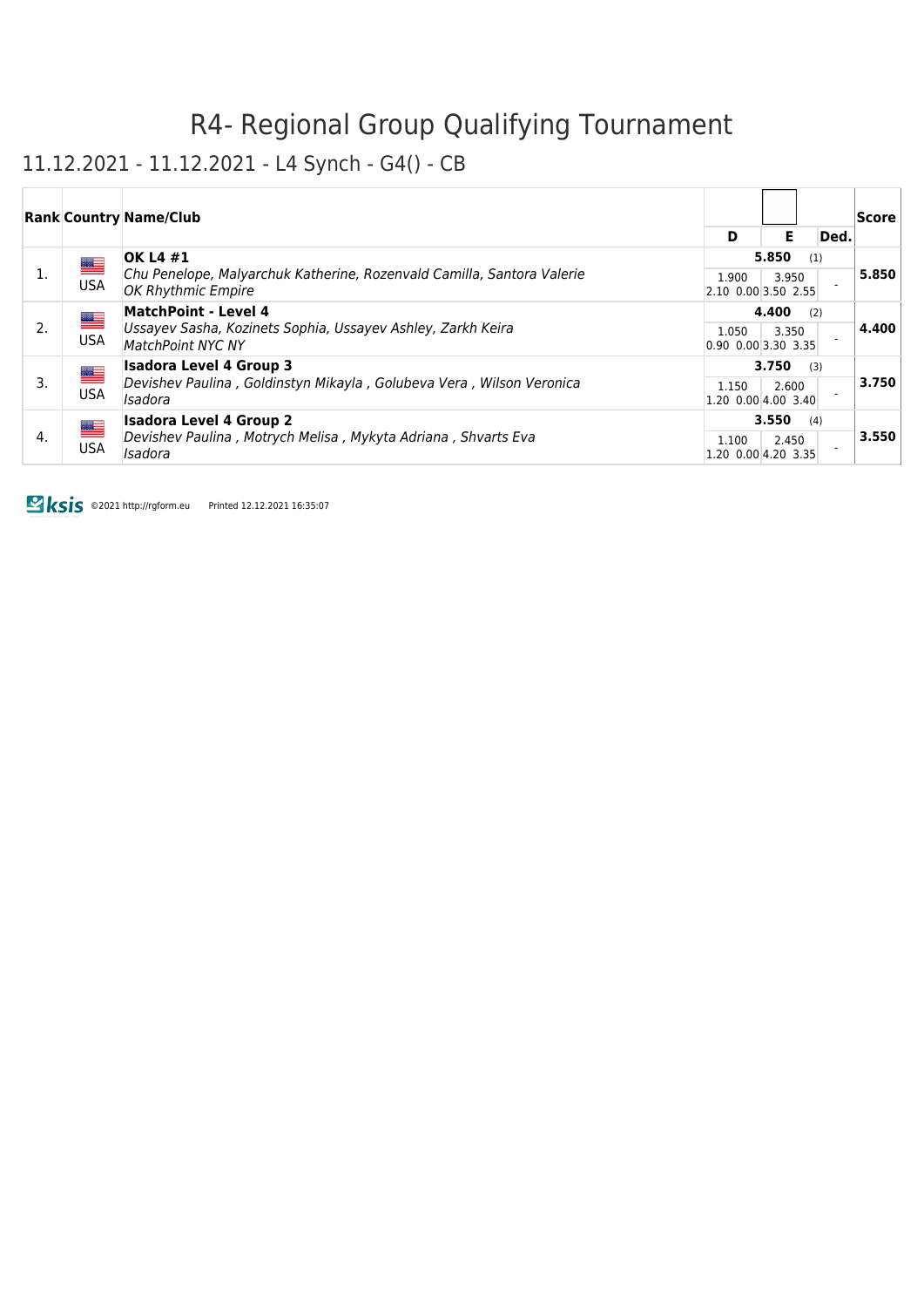### 11.12.2021 - 11.12.2021 - L4 Synch - G4() - CC

|    |                           | <b>Rank Country Name/Club</b>                                                                                      | D                                    | Е              | Ded. | Score |
|----|---------------------------|--------------------------------------------------------------------------------------------------------------------|--------------------------------------|----------------|------|-------|
| 1. | ▀<br><b>USA</b>           | Empire L4 #2<br>Kim Sophia, Choi Elina, Yang Kara, Jiang Erica<br>Empire Rhythmic Gymnastics NY                    | 2.150<br>2.40 0.00 1.50 2.60         | 8.050<br>5.900 | (1)  | 8.050 |
| 2. | <u>est</u><br><b>USA</b>  | <b>MAN-L4 Group 1</b><br>Allen Leila, Thurston-Vargo Ella, Shigematsu Mimi, Fu Olivia<br>Manhattan Rhythmics       | 2.600<br>2.80 0.00 2.20 2.85         | 7.550<br>4.950 | (2)  | 7.550 |
| 3. | ▀<br><b>USA</b>           | <b>BOS RHY L4 Grp #4</b><br>Chang Mira, Wang Sophie, Kuang Juliana, Wang Alice<br><b>Boston Rhythmic MA</b>        | 2.000<br>$ 1.80 \t0.00 2.10 \t2.60 $ | 7.300<br>5.300 | (3)  | 7.300 |
| 4. | <u> and</u><br><b>USA</b> | <b>BOS RHY L4 Grp #3</b><br>Proschitsky Ada, Khazan Eliana, Crawford Jessie, Wen Ella<br><b>Boston Rhythmic MA</b> | 2.100<br>$[2.00 \ 0.00]$ 3.00 3.00   | 6.100<br>4.000 | (4)  | 6.100 |
| 5. | <u>est</u><br><b>USA</b>  | <b>BOS RHY L4 Grp #2</b><br>Yang Sofia, Rozendo Olivia, Chang Mira, Mehin Aghaeva<br><b>Boston Rhythmic MA</b>     | 2.000<br>2.00 0.00 3.60 2.45         | 5.950<br>3.950 | (5)  | 5.950 |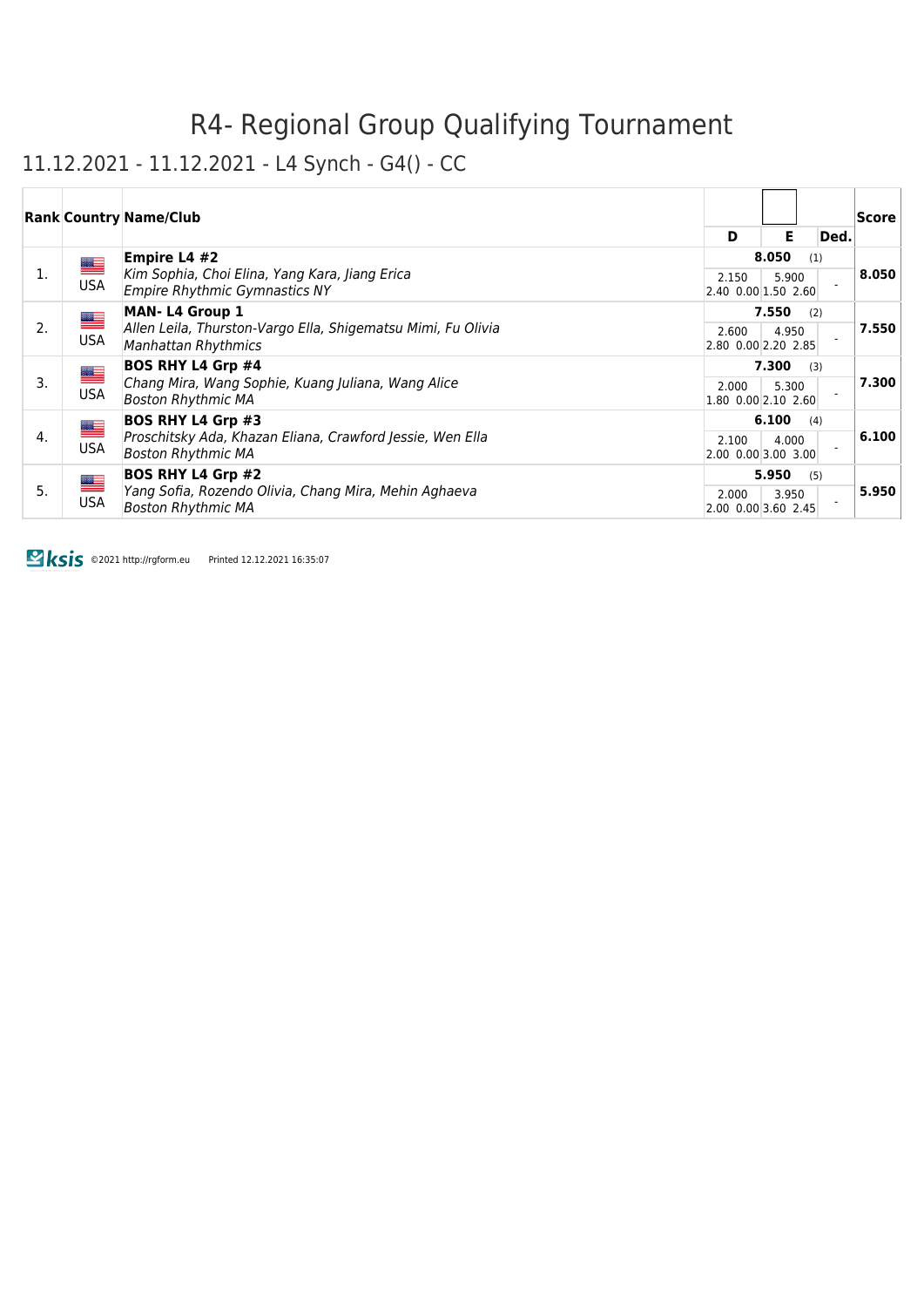#### 11.12.2021 - 11.12.2021 - L4 Synch - G5()

|                                | <b>Rank Country Name/Club</b>                                                                                                                                        |              |                                |      | Score |
|--------------------------------|----------------------------------------------------------------------------------------------------------------------------------------------------------------------|--------------|--------------------------------|------|-------|
|                                |                                                                                                                                                                      | D            |                                | Ded. |       |
|                                | <b>Rhythmic Angels</b><br><u>se</u><br>Visoky Alexandra, Astashenia Mariia, Miriyala Alina, Smolskij Daniella, Dai Amelia<br><b>USA</b><br><b>Rhythmic Angels CT</b> | 8.850<br>(1) |                                |      |       |
|                                |                                                                                                                                                                      | 2.350        | 6.500<br>$2.40$ 0.00 1.30 2.20 |      | 8.850 |
| ██                             | <b>NER Level 4</b>                                                                                                                                                   |              | 7.050<br>(2)                   |      |       |
| USA<br>North-East Rhythmics MA | Dashevsky Liora, Qian Hailey, Chatsman Kira, Ten Alisa, Pozhogina Masha                                                                                              | 2.200        | 4.850<br>2.20 0.00 2.60 2.55   |      | 7.050 |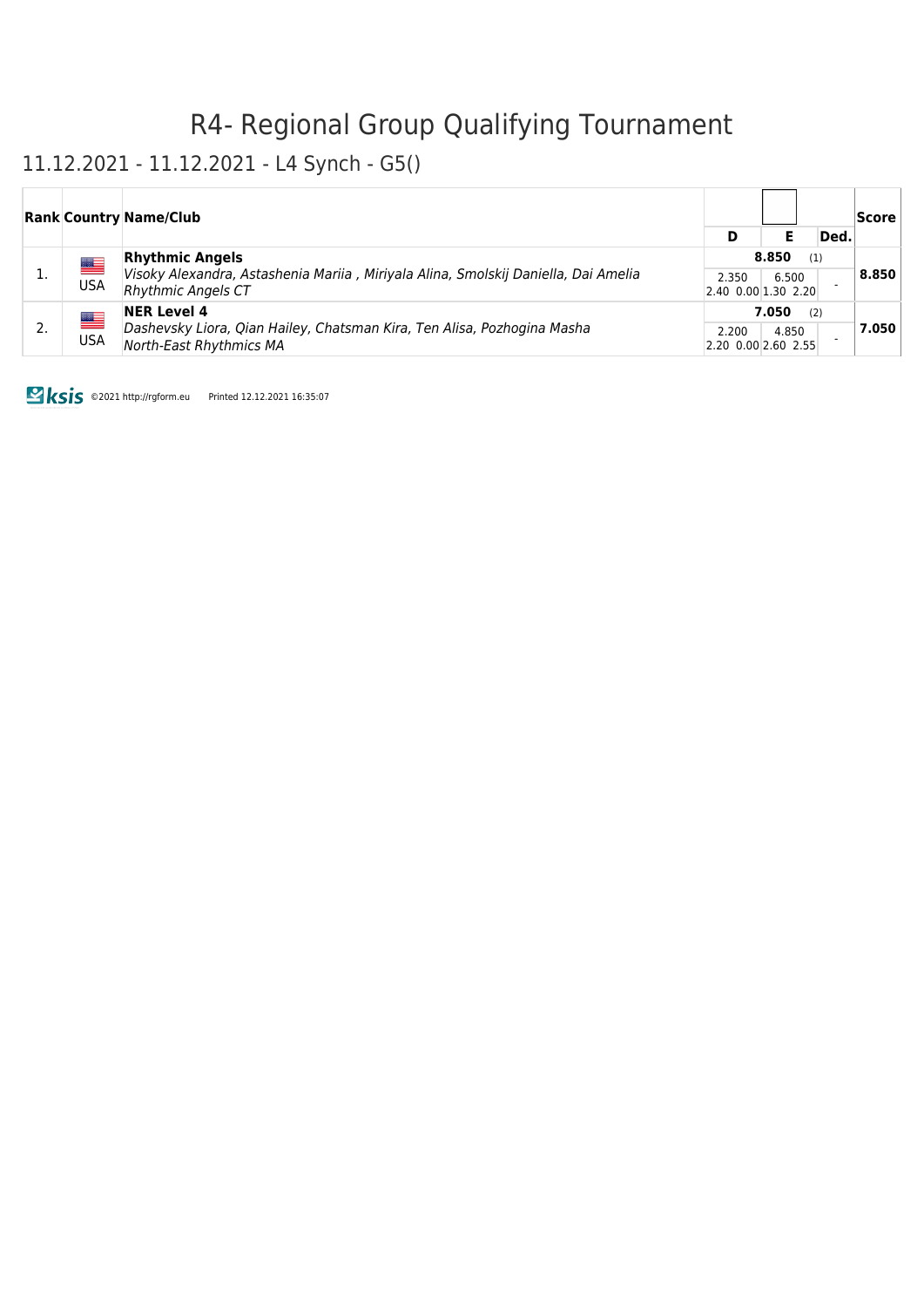### 11.12.2021 - 11.12.2021 - L4 Synch - G5() - CC

|            | <b>Rank Country Name/Club</b>                                                                                                                   |                                      |       |      | Score |
|------------|-------------------------------------------------------------------------------------------------------------------------------------------------|--------------------------------------|-------|------|-------|
|            |                                                                                                                                                 | D                                    |       | Ded. |       |
|            | <b>Rhythmic Angels</b><br>█▆<br>Visoky Alexandra, Astashenia Mariia, Miriyala Alina, Smolskij Daniella, Dai Amelia<br><b>Rhythmic Angels CT</b> | 8.850                                | (1)   |      |       |
| <b>USA</b> |                                                                                                                                                 | 2.350<br>$ 2.40 \t0.00 1.30 \t2.20 $ | 6.500 |      | 8.850 |
|            | <b>NER Level 4</b><br>▀<br>Dashevsky Liora, Qian Hailey, Chatsman Kira, Ten Alisa, Pozhogina Masha<br>USA<br><b>North-East Rhythmics MA</b>     | 7.050<br>(2)                         |       |      |       |
|            |                                                                                                                                                 | 2.200<br>2.20 0.00 2.60 2.55         | 4.850 |      | 7.050 |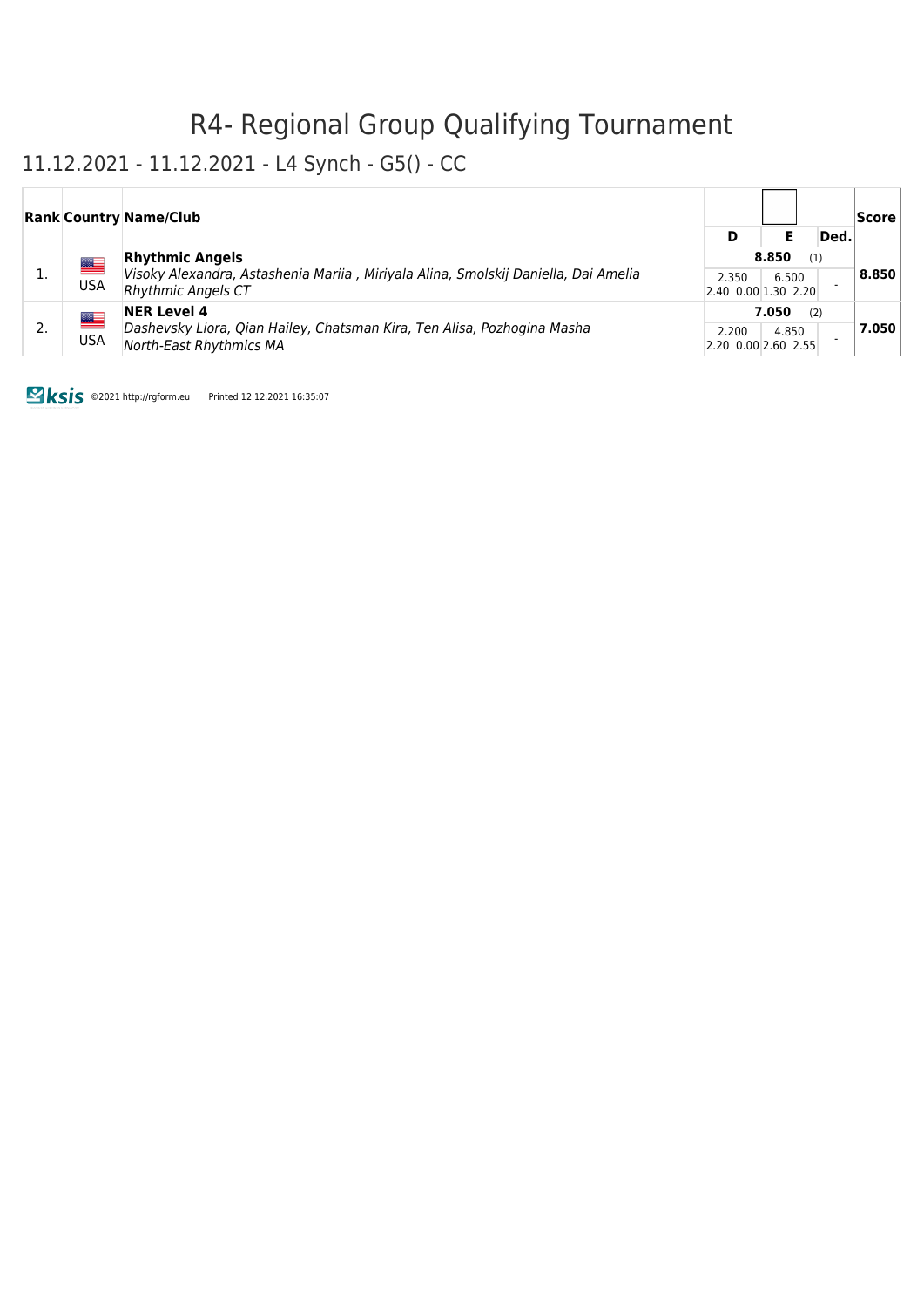#### 11.12.2021 - 11.12.2021 - L5 Group FX - G3()

|     |                          | <b>Rank Country Name/Club</b>                                                                                             |                              |                 |      | Score  |
|-----|--------------------------|---------------------------------------------------------------------------------------------------------------------------|------------------------------|-----------------|------|--------|
|     |                          |                                                                                                                           | D                            | E               | Ded. |        |
| 1.  | █<br><b>USA</b>          | <b>Rhythmic Stars L5</b><br>Li Avery, Wang Lauren, Bai Lucy<br>Rhythmic Stars Gymnastics Academy (RSGA) MA                | 4.450<br>4.40 0.00 1.00 1.65 | 11.800<br>7.350 | (1)  | 11.800 |
| 2.  | <u> a </u><br><b>USA</b> | <b>Gold Ray L5</b><br>Mullakandova Viktoria, Kaganovich Maria, Konoplin Angelina<br><b>Gold Ray Rhythmic NY</b>           | 3.900<br>4.10 0.00 1.20 2.25 | 10.450<br>6.550 | (2)  | 10.450 |
| 3.  | <u>as</u><br><b>USA</b>  | <b>Nely's School L5</b><br>Li Celine, Yin Juliana, Zhou Claire<br>Nely's School of Rhythmic Gymnastics                    | 3.450<br>3.40 0.00 2.60 2.60 | 8.250<br>4.800  | (3)  | 8.250  |
| 4.  | E<br><b>USA</b>          | <b>BOS RHY L5 Grp #5</b><br>Vosylius Eva, Zheng Fiona, Zheng Sophia<br><b>Boston Rhythmic MA</b>                          | 3.450<br>3.60 0.00 3.10 2.15 | 8.200<br>4.750  | (4)  | 8.200  |
| 5.  | <b>USA</b>               | <b>BOS RHY L5 Grp #6</b><br>Cuervo Isabella, Chen Rianne, Mcclatchey Mabel<br><b>Boston Rhythmic MA</b>                   | 3.450<br>3.60 0.00 2.40 2.90 | 8.150<br>4.700  | (5)  | 8.150  |
| 6.  | <u> a </u><br><b>USA</b> | <b>WHGF Level 5</b><br>Smith Arissa, Severin Emma, Wickham Aries<br><b>WHGF NY</b>                                        | 2.800<br>2.60 0.00 2.00 2.80 | 8.000<br>5.200  | (6)  | 8.000  |
| 7.  | █▆<br><b>USA</b>         | <b>BOS RHY L5 Grp#7</b><br>Nombel Tanya, Fontalvo Maria, Wang Amelia<br><b>Boston Rhythmic</b>                            | 2.650<br>2.50 0.00 2.80 2.50 | 7.350<br>4.700  | (7)  | 7.350  |
| 8.  | <u>as</u><br><b>USA</b>  | MatchPoint - Level 5 - Group 2<br>Shmir Nicole, Manzione Alexandra, O'connell Grace<br><b>MatchPoint NYC NY</b>           | 1.950<br>2.10 0.00 2.50 2.70 | 6.750<br>4.800  | (8)  | 6.750  |
| 9.  | <u> a </u><br><b>USA</b> | <b>Fitness Elite L5</b><br>Gershberg Alina, Mayasova Veronica, Koretsky Polina<br><b>Fitness Elite Training Center MA</b> | 2.700<br>2.50 0.00 3.10 3.20 | 6.400<br>3.700  | (9)  | 6.400  |
| 10. | <u>a –</u><br><b>USA</b> | MatchPoint - Level 5 - Group 1<br>Lukovsky Leah, Chumak Arina, Tcaci Evelyn<br><b>MatchPoint NYC NY</b>                   | 2.700<br>2.50 0.00 2.90 3.50 | 6.300<br>3.600  | (10) | 6.300  |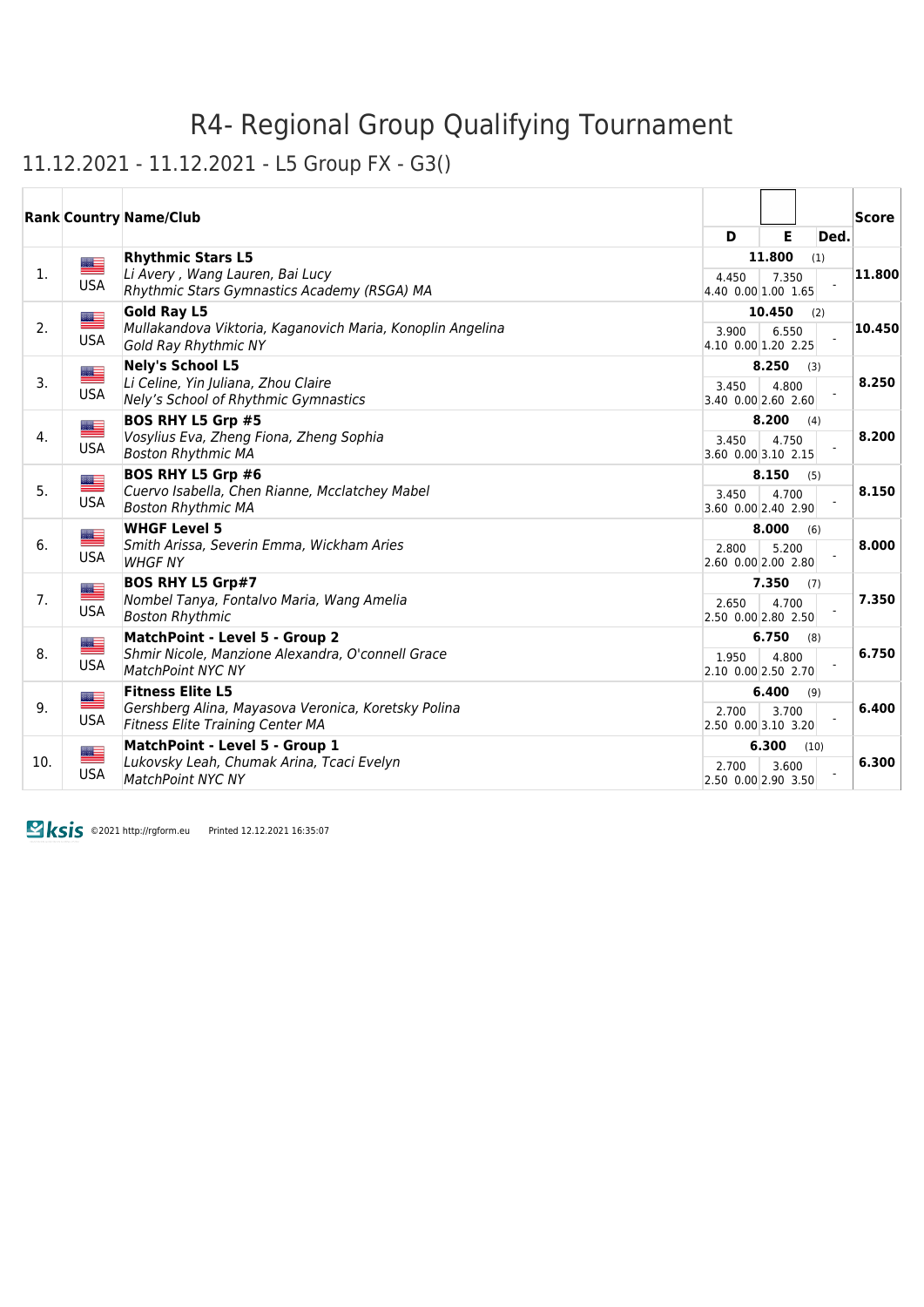#### 11.12.2021 - 11.12.2021 - L5 Group FX - G3() - CC

|    |     | <b>Rank Country Name/Club</b>                                                                                                 |                                      |        |      | Score  |
|----|-----|-------------------------------------------------------------------------------------------------------------------------------|--------------------------------------|--------|------|--------|
|    |     |                                                                                                                               | D                                    | Е      | Ded. |        |
|    | █▆  | <b>Gold Ray L5</b>                                                                                                            |                                      | 10.450 | (1)  |        |
| 1. | USA | Mullakandova Viktoria, Kaganovich Maria, Konoplin Angelina<br><b>Gold Ray Rhythmic NY</b>                                     | 3.900<br>4.10 0.00 1.20 2.25         | 6.550  |      | 10.450 |
|    |     | <b>Nely's School L5</b><br><u> III.</u><br>Li Celine, Yin Juliana, Zhou Claire<br>USA<br>Nely's School of Rhythmic Gymnastics | 8.250                                |        |      |        |
| 2. |     |                                                                                                                               | 3.450<br>3.40 0.00 2.60 2.60         | 4.800  |      | 8.250  |
|    |     | MatchPoint - Level 5 - Group 2<br>█▆<br>Shmir Nicole, Manzione Alexandra, O'connell Grace<br>USA<br><b>MatchPoint NYC NY</b>  | 6.750<br>(3)                         |        |      |        |
| 3. |     |                                                                                                                               | 1.950<br>$ 2.10 \t0.00 2.50 \t2.70 $ | 4.800  |      | 6.750  |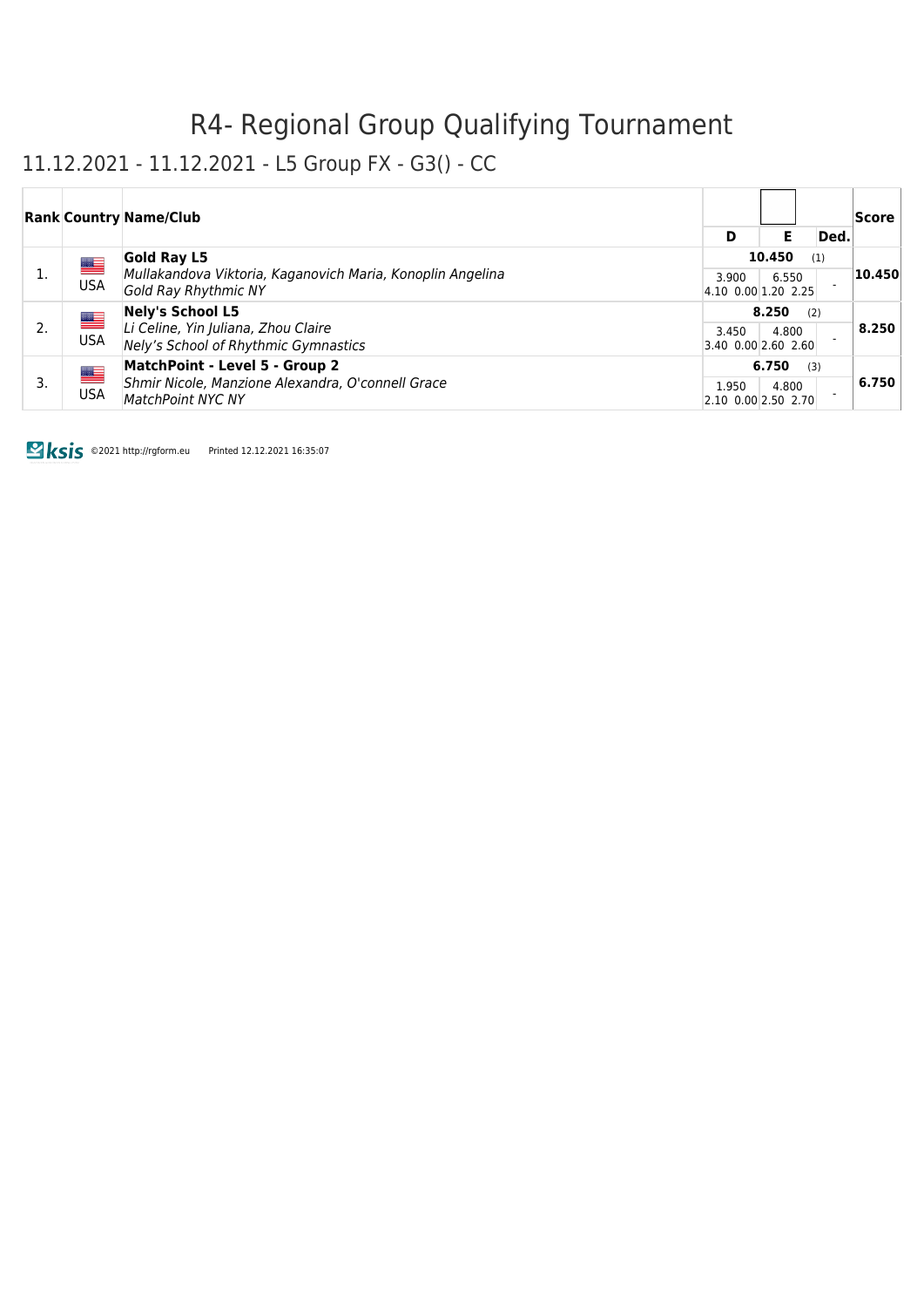#### 11.12.2021 - 11.12.2021 - L5 Group FX - G3() - JrA

|    |                                                                                                                             | <b>Rank Country Name/Club</b>                                                                                                        |                                      |       |      | <b>Score</b> |
|----|-----------------------------------------------------------------------------------------------------------------------------|--------------------------------------------------------------------------------------------------------------------------------------|--------------------------------------|-------|------|--------------|
|    |                                                                                                                             |                                                                                                                                      | D                                    | Е     | Ded. |              |
|    | <u>se</u>                                                                                                                   | <b>BOS RHY L5 Grp #5</b>                                                                                                             |                                      | 8.200 | (1)  |              |
| 1. | <b>USA</b>                                                                                                                  | Vosylius Eva, Zheng Fiona, Zheng Sophia<br><b>Boston Rhythmic MA</b>                                                                 | 3.450<br>$3.60$ 0.00 3.10 2.15       | 4.750 |      | 8,200        |
|    |                                                                                                                             | <b>BOS RHY L5 Grp #6</b><br><u> and</u><br>Cuervo Isabella, Chen Rianne, Mcclatchey Mabel<br><b>USA</b><br><b>Boston Rhythmic MA</b> | 8.150                                |       |      |              |
| 2. |                                                                                                                             |                                                                                                                                      | 3.450<br>$3.60$ 0.00 2.40 2.90       | 4.700 |      | 8.150        |
|    | <u> and</u>                                                                                                                 | <b>Fitness Elite L5</b>                                                                                                              | 6.400                                | (3)   |      |              |
| 3. | <b>USA</b>                                                                                                                  | Gershberg Alina, Mayasova Veronica, Koretsky Polina<br><b>Fitness Elite Training Center MA</b>                                       | 2.700<br>$2.50$ 0.00 3.10 3.20       | 3.700 |      | 6.400        |
|    | MatchPoint - Level 5 - Group 1<br>█▆<br>Lukovsky Leah, Chumak Arina, Tcaci Evelyn<br><b>USA</b><br><b>MatchPoint NYC NY</b> |                                                                                                                                      | 6.300                                | (4)   |      |              |
| 4. |                                                                                                                             |                                                                                                                                      | 2.700<br>$[2.50 \ 0.00]2.90 \ 3.50]$ | 3.600 |      | 6.300        |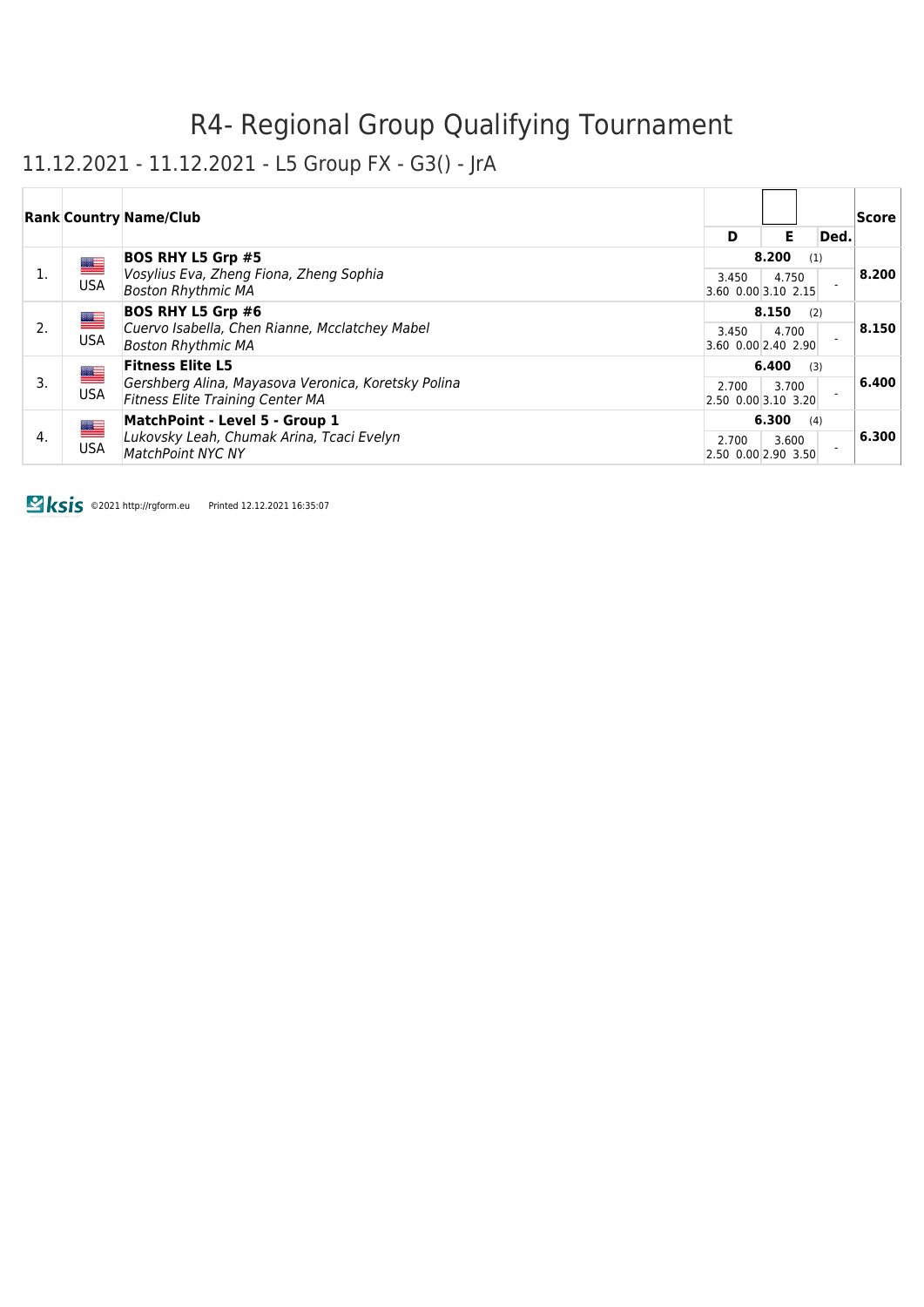#### 11.12.2021 - 11.12.2021 - L5 Group FX - G3() - JrB

|     |  | <b>Rank Country Name/Club</b>                                                      | D                                     |       | Ded. | Score |
|-----|--|------------------------------------------------------------------------------------|---------------------------------------|-------|------|-------|
| . . |  | <b>WHGF Level 5</b><br>Smith Arissa, Severin Emma, Wickham Aries<br>USA<br>WHGF NY | 8.000<br>(1)                          |       |      |       |
|     |  |                                                                                    | 2.800<br>$[2.60 \ 0.00] 2.00 \ 2.80]$ | 5.200 |      | 8.000 |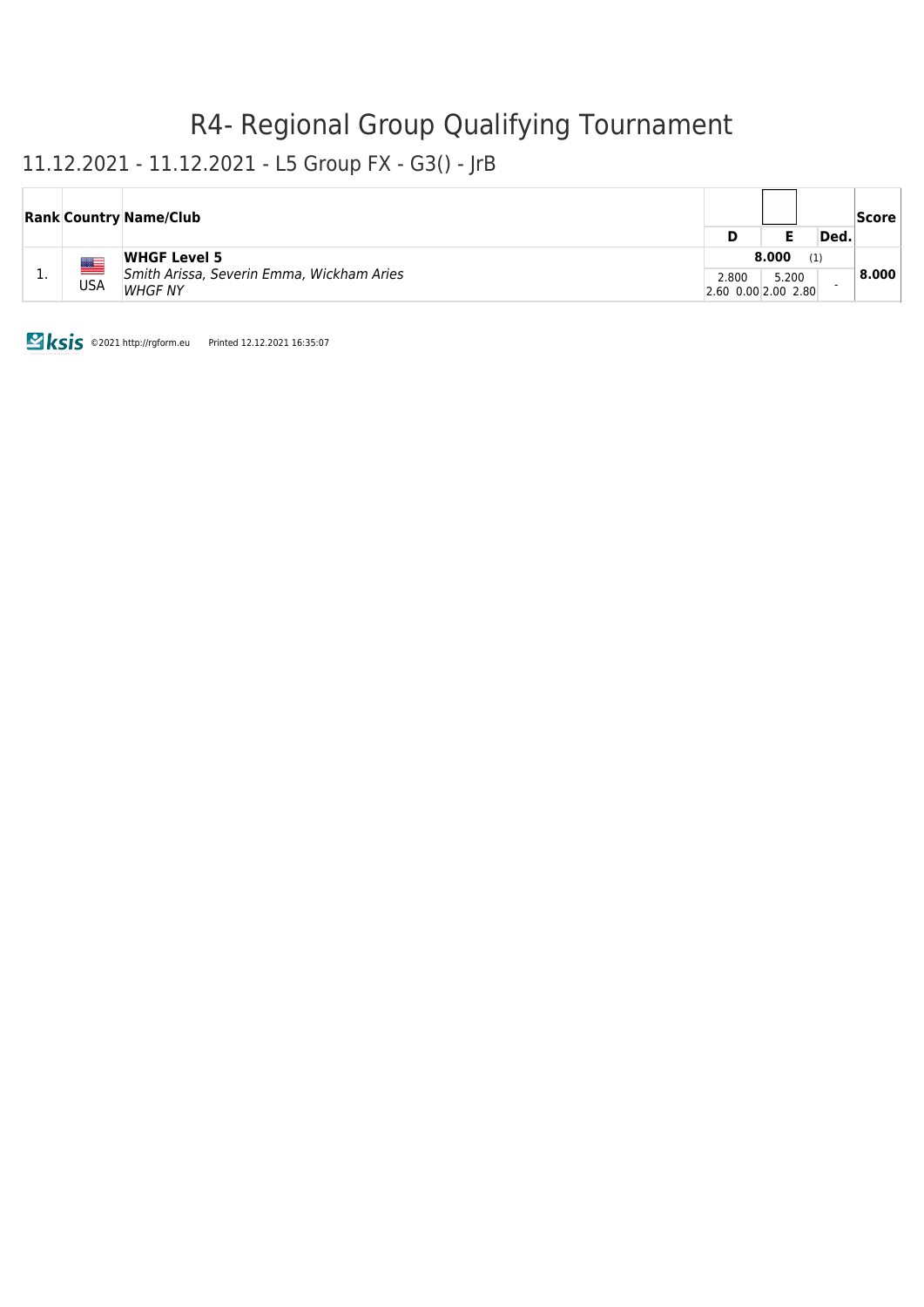#### 11.12.2021 - 11.12.2021 - L5 Group FX - G4()

|    |                          | <b>Rank Country Name/Club</b>                                                                                          | D                            | E.              | Ded. | Score  |
|----|--------------------------|------------------------------------------------------------------------------------------------------------------------|------------------------------|-----------------|------|--------|
| 1. | ▀<br><b>USA</b>          | <b>NER Level 5-G2</b><br>Fazio Olivia, Barnes Mirabelle, Thorn Nara, Li Phoebe<br><b>North-East Rhythmics</b>          | 4.200<br>4.10 0.00 2.00 1.65 | 10.550<br>6.350 | (1)  | 10.550 |
| 2. | <u>an </u><br><b>USA</b> | <b>NER Level 5 G1</b><br>Vikara Lorelei, Barnes Mirabelle, Dulin Ella, Li Phoebe<br>North-East Rhythmics MA            | 4.100<br>3.90 0.00 1.80 2.05 | 10.250<br>6.150 | (2)  | 10.250 |
| 3. | <u>est</u><br><b>USA</b> | <b>Isadora Level 5 Group 3</b><br>Ben Shimol Shanel, Dyrda Karina, Kolotsi Anastasia, Tserkovniuk Nicole<br>Isadora    | 2.650<br>2.40 0.00 2.30 1.70 | 8.650<br>6.000  | (3)  | 8.650  |
| 4. | <u>a </u><br><b>USA</b>  | <b>HOPE L5</b><br>Pinto Amanda, Petryaeva Polina, Friscia Elena, Pinheiro Claire<br>H.O.P.E. Rhythmic Gymnastics CT    | 3.550<br>3.40 0.00 2.10 2.85 | 8.600<br>5.050  | (4)  | 8.600  |
| 5. | USA                      | OK <sub>L5</sub><br>Sun Arwen, Vertii-Kant Nikita, Ravshanova Hadicha, Xie Marinda<br>OK Rhythmic Empire               | 3.450<br>3.30 0.00 2.40 2.80 | 8.250<br>4.800  | (5)  | 8.250  |
| 6. | <u>a </u><br><b>USA</b>  | <b>CTR Level 5</b><br>Tyurin Isabella, Greenberg Mayah, Peryeva Evgeniya, Peryeva Anna<br>CTR CT                       | 3.000<br>2.80 0.00 2.60 3.15 | 7.250<br>4.250  | (6)  | 7.250  |
| 7. | $\equiv$<br><b>USA</b>   | <b>Isadora Level 5 Group 2</b><br>Medvinsky Bridget, Furmanov Elizabete, Niyazova Kamila, Savinykh Angelina<br>Isadora | 2.450<br>2.30 0.00 3.10 2.70 | 6.650<br>4.200  | (7)  | 6.650  |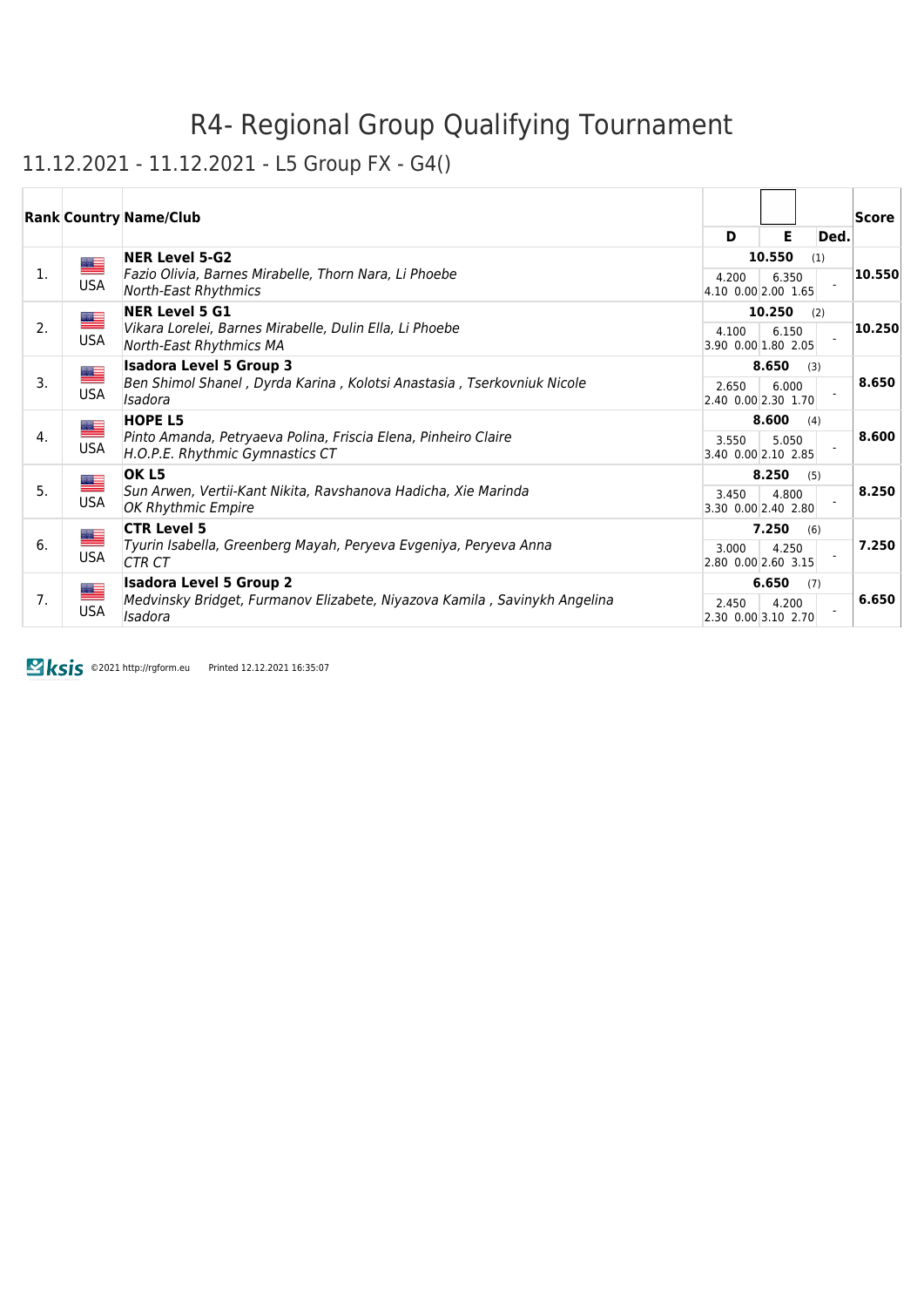#### 11.12.2021 - 11.12.2021 - L5 Group FX - G4() - CB

|     |     | <b>Rank Country Name/Club</b>                                                                                          |                                |                       | Ded. | Score |
|-----|-----|------------------------------------------------------------------------------------------------------------------------|--------------------------------|-----------------------|------|-------|
| . . | USA | <b>Isadora Level 5 Group 2</b><br>Medvinsky Bridget, Furmanov Elizabete, Niyazova Kamila, Savinykh Angelina<br>Isadora | 2.450<br>$2.30$ 0.00 3.10 2.70 | 6.650<br>(1)<br>4.200 |      | 6.650 |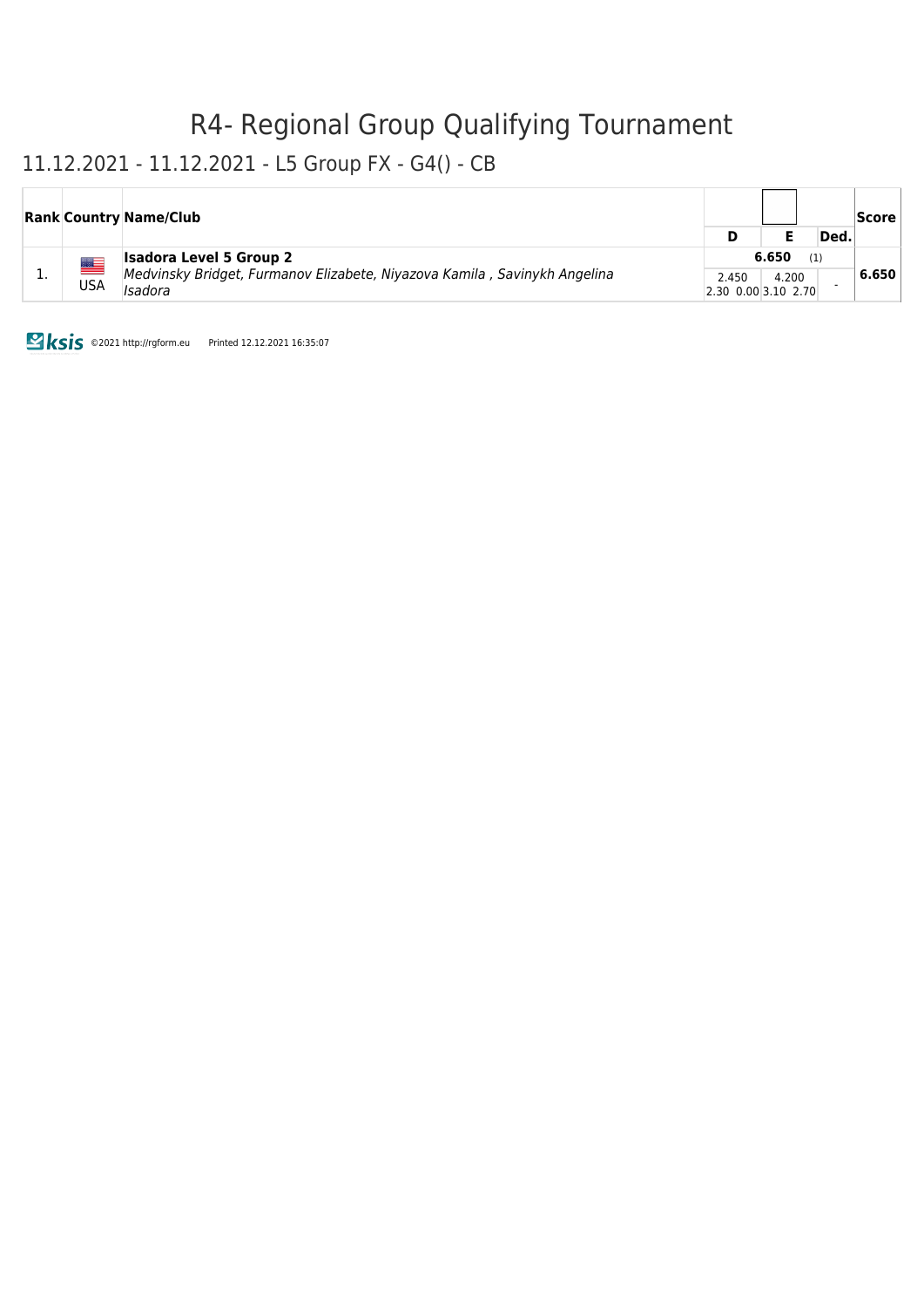#### 11.12.2021 - 11.12.2021 - L5 Group FX - G4() - CC

|    |                 | <b>Rank Country Name/Club</b>                                                                                                          |                                      |       |      | Score  |
|----|-----------------|----------------------------------------------------------------------------------------------------------------------------------------|--------------------------------------|-------|------|--------|
|    |                 |                                                                                                                                        | D                                    | Е     | Ded. |        |
|    | ▀<br><b>USA</b> | <b>NER Level 5-G2</b><br>Fazio Olivia, Barnes Mirabelle, Thorn Nara, Li Phoebe<br>North-East Rhythmics                                 | 10.550<br>(1)                        |       |      |        |
|    |                 |                                                                                                                                        | 4.200<br>$ 4.10 \t0.00 2.00 \t1.65 $ | 6.350 |      | 10.550 |
|    |                 | <b>Isadora Level 5 Group 3</b><br>▇<br>Ben Shimol Shanel, Dyrda Karina, Kolotsi Anastasia, Tserkovniuk Nicole<br><b>USA</b><br>Isadora | 8.650<br>(2)                         |       |      |        |
| 2. |                 |                                                                                                                                        | 2.650<br>2.40 0.00 2.30 1.70         | 6.000 |      | 8.650  |
| 3. | <u>as</u>       | OK L5                                                                                                                                  | 8.250<br>(3)                         |       |      |        |
|    | <b>USA</b>      | Sun Arwen, Vertii-Kant Nikita, Ravshanova Hadicha, Xie Marinda<br><b>OK Rhythmic Empire</b>                                            | 3.450<br>$3.30$ 0.00 2.40 2.80       | 4.800 |      | 8.250  |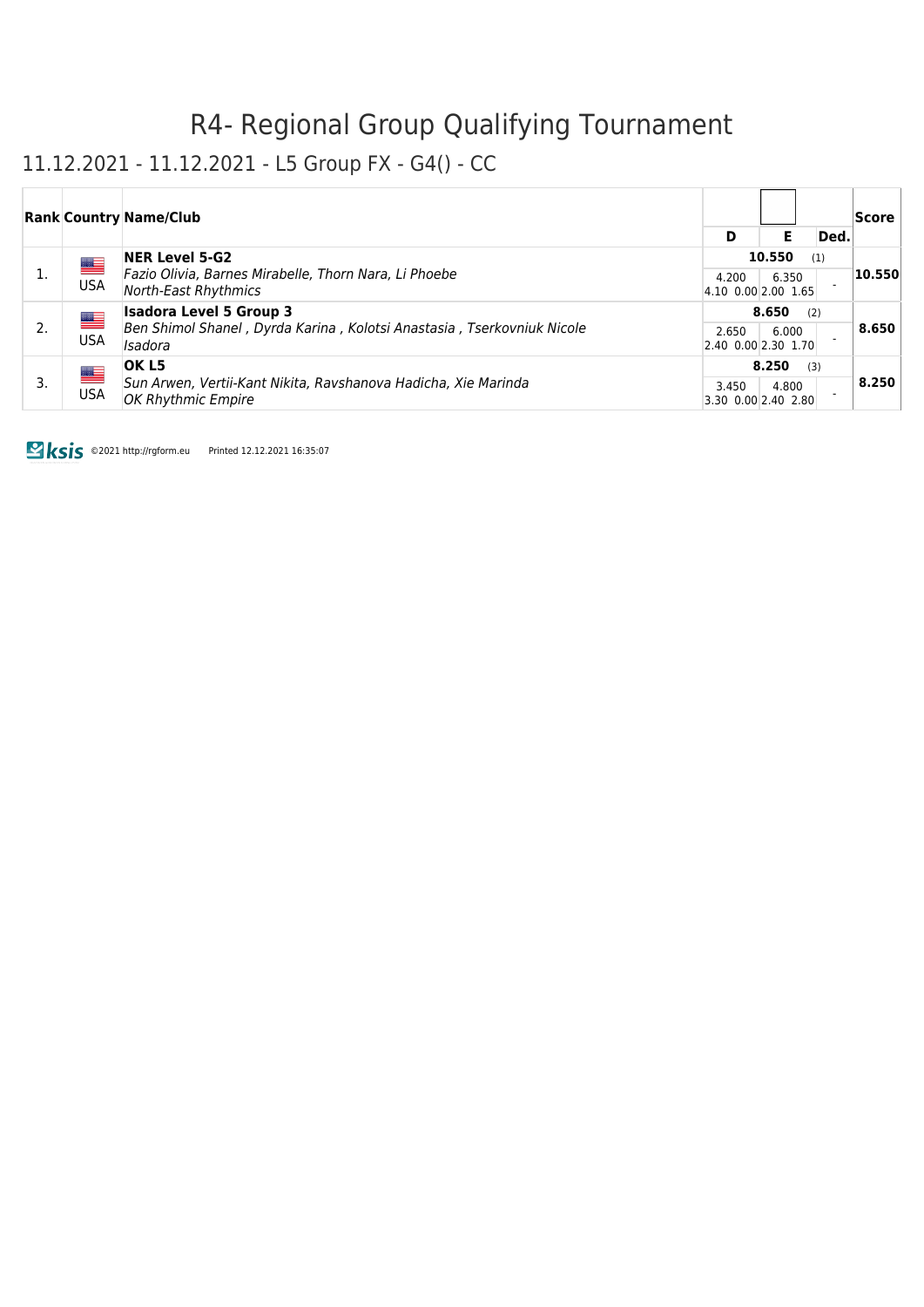#### 11.12.2021 - 11.12.2021 - L5 Group FX - G4() - JrA

|           | <b>Rank Country Name/Club</b>                                                                     |                              |              |      | Score  |
|-----------|---------------------------------------------------------------------------------------------------|------------------------------|--------------|------|--------|
|           |                                                                                                   | D                            |              | Ded. |        |
| ▀         | <b>NER Level 5 G1</b>                                                                             |                              | 10.250       | (1)  |        |
| USA       | Vikara Lorelei, Barnes Mirabelle, Dulin Ella, Li Phoebe<br>North-East Rhythmics MA                | 4.100<br>3.90 0.00 1.80 2.05 | 6.150        |      | 10.250 |
|           | <b>HOPE L5</b>                                                                                    |                              | 8.600<br>(2) |      |        |
| █▆<br>USA | Pinto Amanda, Petryaeva Polina, Friscia Elena, Pinheiro Claire<br>H.O.P.E. Rhythmic Gymnastics CT | 3.550<br>3.40 0.00 2.10 2.85 | 5.050        |      | 8.600  |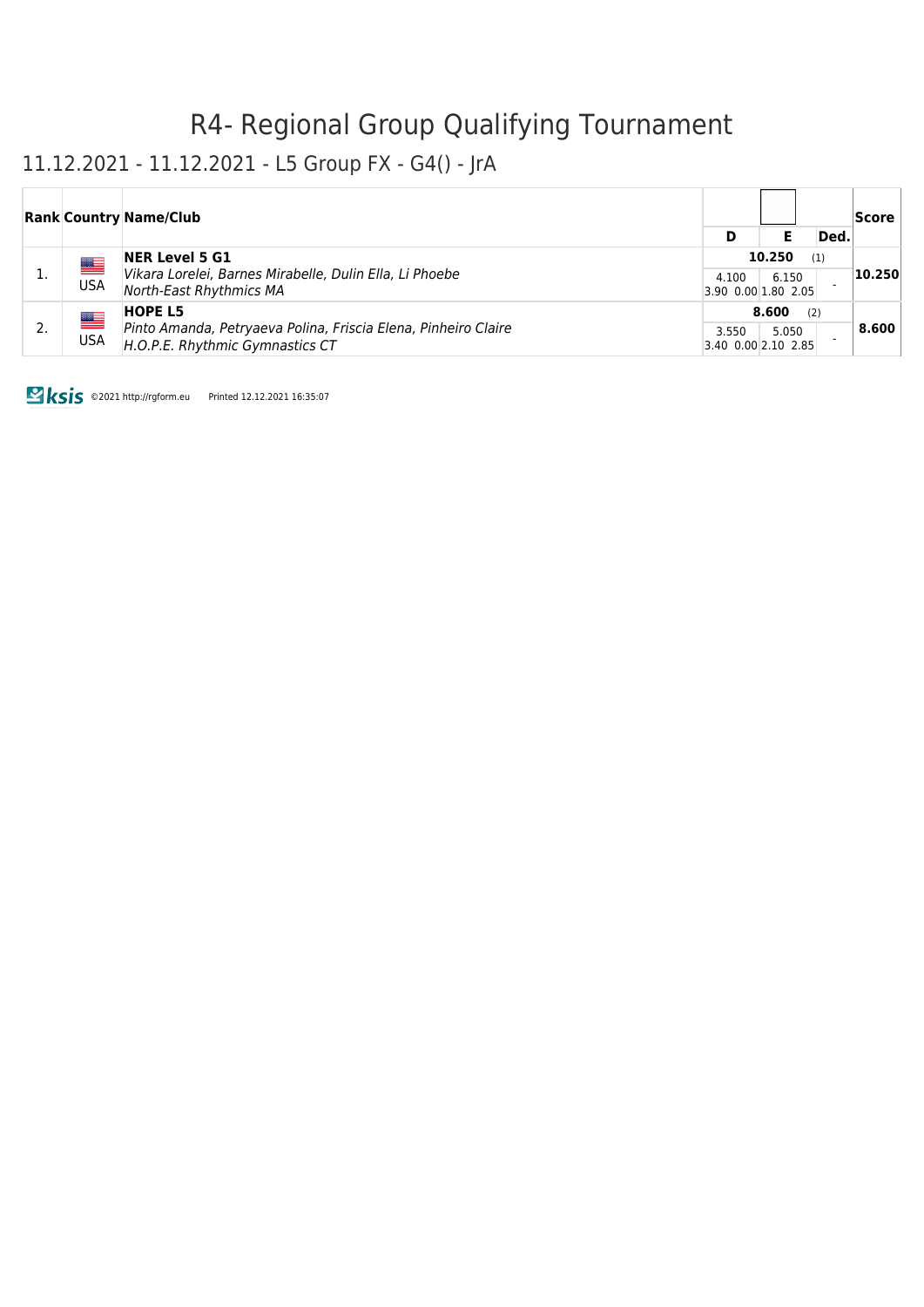#### 11.12.2021 - 11.12.2021 - L5 Group FX - G5()

|            | <b>Rank Country Name/Club</b>                                                                        |       |                              |      | Score |
|------------|------------------------------------------------------------------------------------------------------|-------|------------------------------|------|-------|
|            |                                                                                                      | D     |                              | Ded. |       |
| ██         | <b>Isadora Level 5 Group 1</b>                                                                       |       | 7.900                        | (1)  |       |
| USA        | Dashkevich Mia, Kniazeva Iana, Levin Elizabeth, Popova Diana, Sukhan Liora<br>Isadora                | 3.000 | 4.900<br>2.80 0.00 2.70 2.40 |      | 7.900 |
| <u>se</u>  | <b>Dynamics Level 5</b>                                                                              | 4.350 | (2)                          |      |       |
| <b>USA</b> | Chemerisov Talia, Kalner Mia, Abayeva Riva, Muzhetskaia laroslava, Alexandroff Mia<br>Dynamics RG NY | 2.450 | 1.900<br>2.70 0.00 4.10 4.00 |      | 4.350 |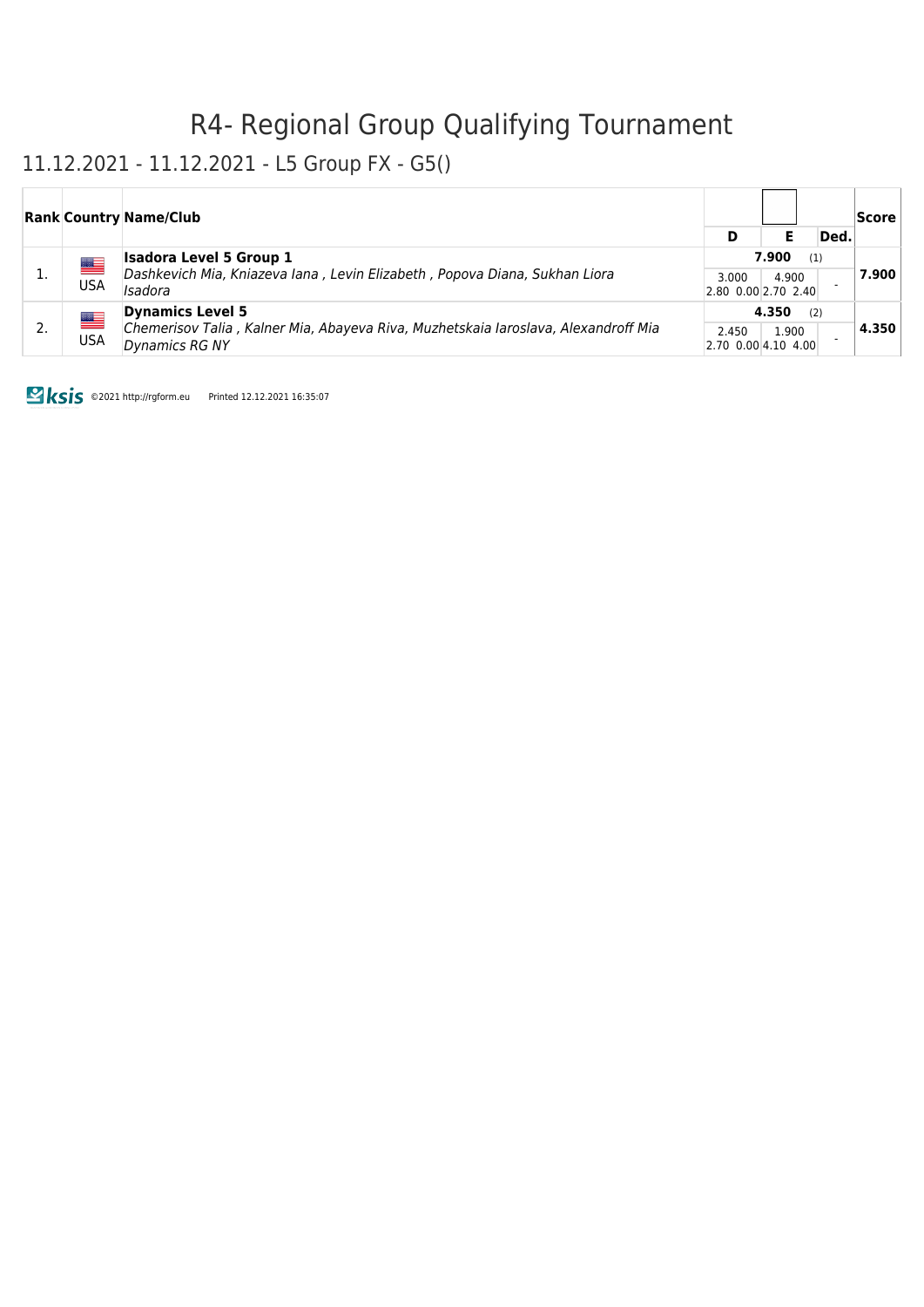#### 11.12.2021 - 11.12.2021 - L5 Group FX - G5() - CC

|  |     | <b>Rank Country Name/Club</b>                                                                                | D                              |  | Ded. | Score |
|--|-----|--------------------------------------------------------------------------------------------------------------|--------------------------------|--|------|-------|
|  | USA | <b>Isadora Level 5 Group 1</b><br>Dashkevich Mia, Kniazeva Iana, Levin Elizabeth, Popova Diana, Sukhan Liora | 7.900<br>(1)<br>4.900<br>3.000 |  |      | 7.900 |
|  |     | Isadora                                                                                                      | $2.80$ 0.00 2.70 2.40          |  |      |       |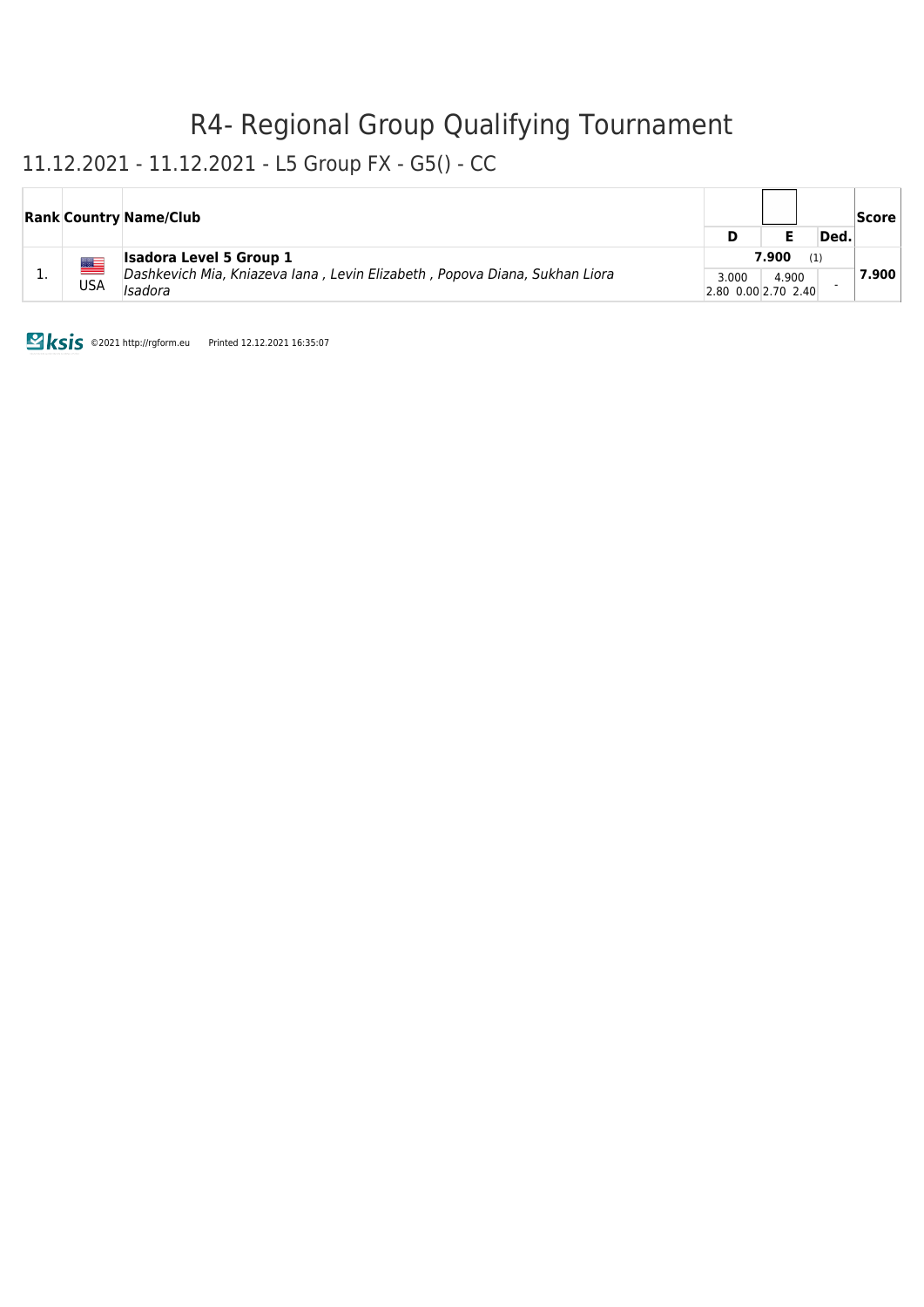#### 11.12.2021 - 11.12.2021 - L6 Group FX - G3()

|    |                          | <b>Rank Country Name/Club</b>                                                                                         | D                            | Е               |     | Ded. | Score                |
|----|--------------------------|-----------------------------------------------------------------------------------------------------------------------|------------------------------|-----------------|-----|------|----------------------|
| 1. | ▀<br><b>USA</b>          | <b>Fitness Elite L6 #1</b><br>Tian Emma, Shturman Mia, Chterental Marie<br><b>Fitness Elite Training Center MA</b>    | 4.300<br>4.20 0.00 1.40 1.75 | 11.150<br>6.850 | (1) |      | $\vert 11.150 \vert$ |
| 2. | ▀<br><b>USA</b>          | <b>Isadora Level 6 Group 4</b><br>Velez Nyla, Abramson Vivian, Klochan Alice<br>Isadora                               | 4.500<br>4.40 0.00 1.90 2.10 | 10.500<br>6.000 | (2) |      | 10.500               |
| 3. | ▀<br><b>USA</b>          | <b>Fitness Elite L6 #2</b><br>Wang Canina, Russinkovskaia Alena, Liu Clara<br><b>Fitness Elite Training Center MA</b> | 3.650<br>3.50 0.00 2.40 2.55 | 8.700<br>5.050  | (3) |      | 8.700                |
| 4. | <u>a </u><br><b>USA</b>  | MatchPoint - Level 6 - Group 1<br>Teplova Karina, Mckenzie Jo-Lee, Perfilov Mia<br><b>MatchPoint NYC NY</b>           | 2.950<br>3.00 0.00 2.30 2.45 | 8.200<br>5.250  | (4) |      | 8.200                |
| 5. | █<br><b>USA</b>          | MatchPoint - Level 6 - Group 2<br>Margolin Mia, Lysenko Masha, Mikaloff Olivia<br><b>MatchPoint NYC NY</b>            | 1.750<br>1.90 0.00 2.70 2.50 | 6.550<br>4.800  | (5) |      | 6.550                |
| 6. | <u>est</u><br><b>USA</b> | <b>Dynamics Level 6</b><br>Kalner Zoe, Wang Vicky, Wu Olivia<br>Dynamics RG NY                                        | 2.950<br>2.90 0.00 4.20 2.85 | 5.900<br>2.950  | (6) |      | 5.900                |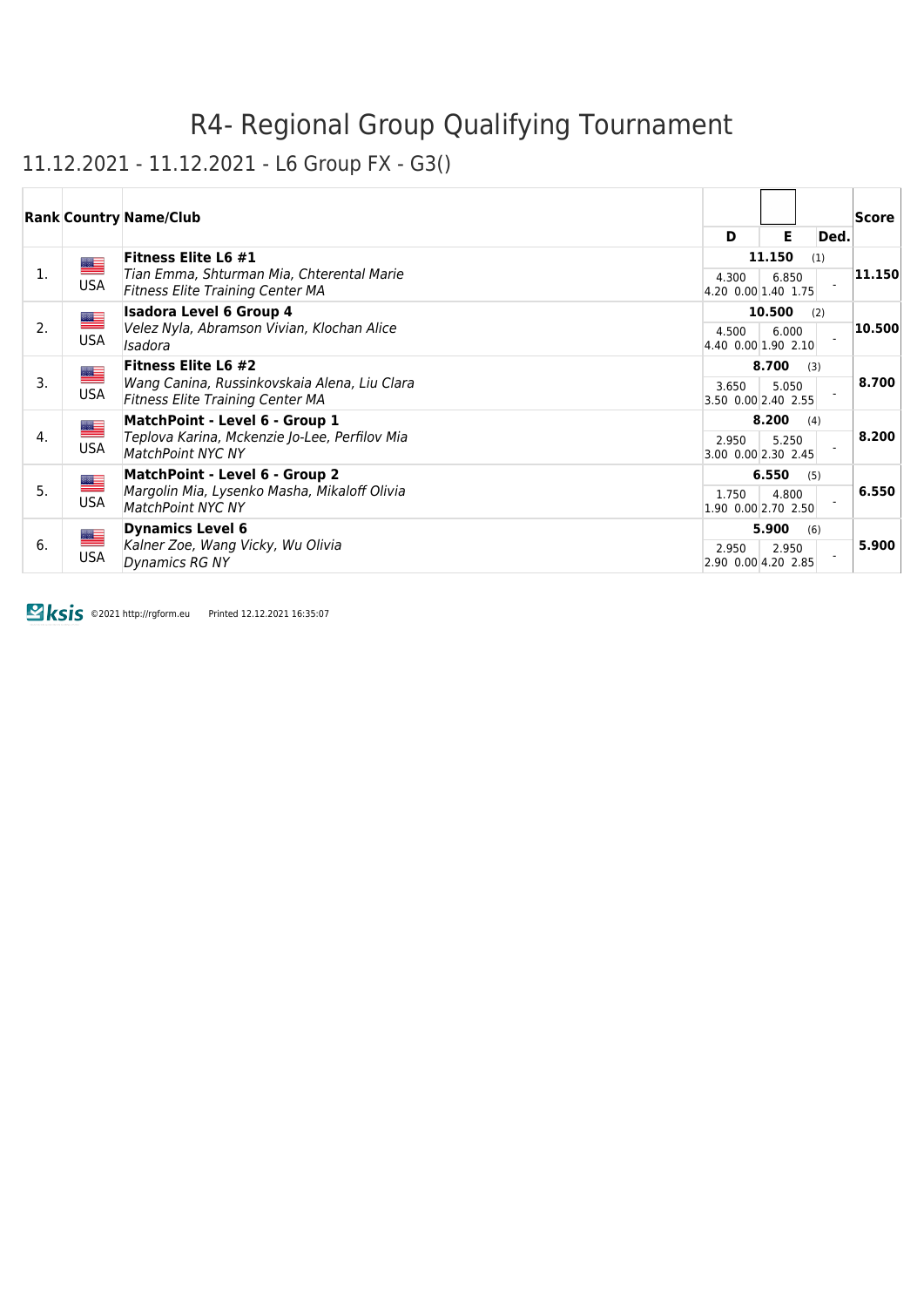### 11.12.2021 - 11.12.2021 - L6 Group FX - G3() - CC

|            | <b>Rank Country Name/Club</b>                         |                                      |       |      | Score  |
|------------|-------------------------------------------------------|--------------------------------------|-------|------|--------|
|            |                                                       | D                                    |       | Ded. |        |
|            | <b>Isadora Level 6 Group 4</b>                        | 10.500<br>(1)                        |       |      |        |
| <b>USA</b> | Velez Nyla, Abramson Vivian, Klochan Alice<br>Isadora | 4.500<br>$ 4.40 \t0.00 1.90 \t2.10 $ | 6.000 |      | 10.500 |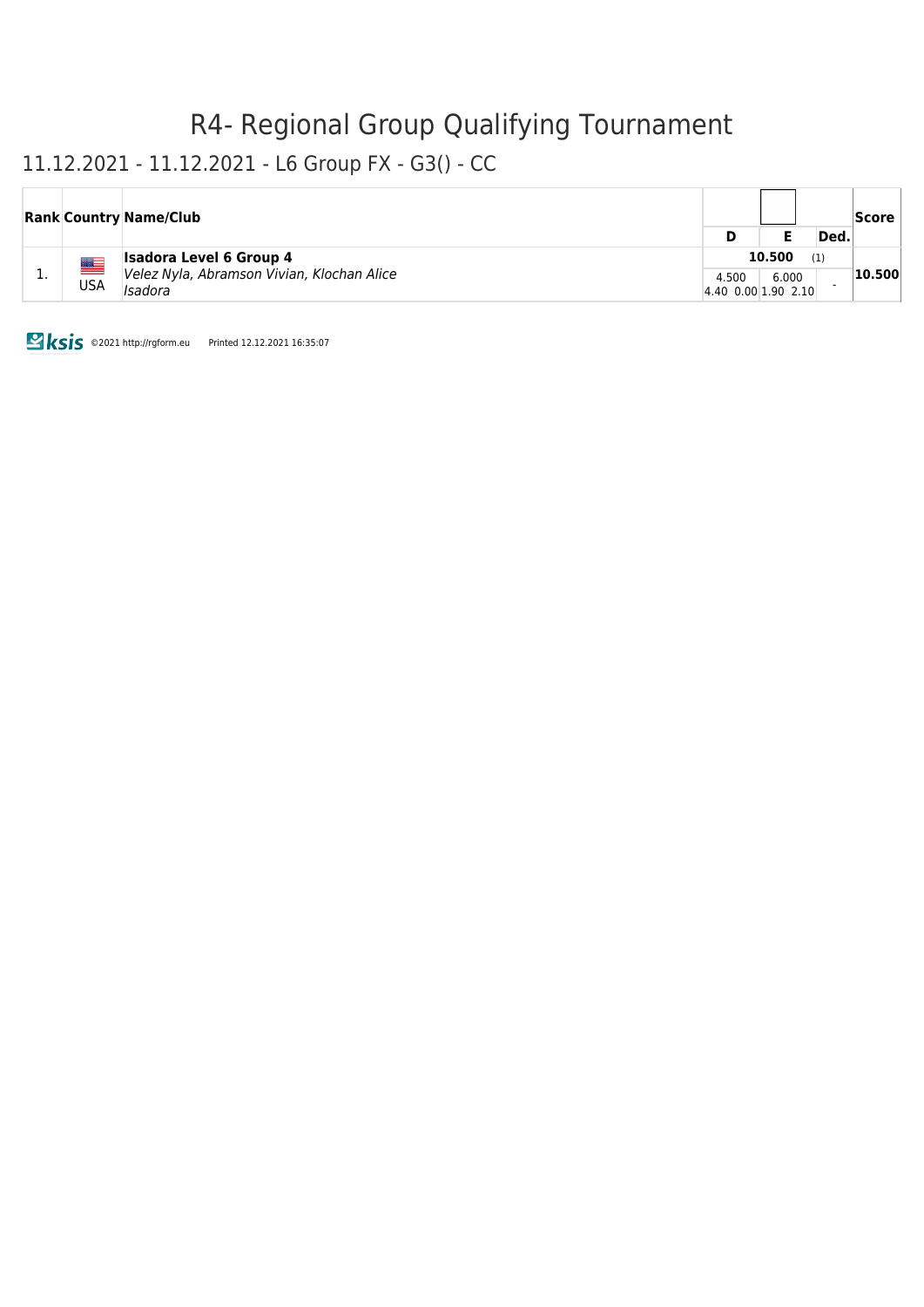#### 11.12.2021 - 11.12.2021 - L6 Group FX - G3() - JrA

|                 | <b>Rank Country Name/Club</b>                                                                                      |                                      |                 |      | Score  |
|-----------------|--------------------------------------------------------------------------------------------------------------------|--------------------------------------|-----------------|------|--------|
|                 |                                                                                                                    | D                                    |                 | Ded. |        |
| ▀<br><b>USA</b> | <b>Fitness Elite L6 #1</b><br>Tian Emma, Shturman Mia, Chterental Marie<br><b>Fitness Elite Training Center MA</b> | 4.300<br>$ 4.20 \t0.00 1.40 \t1.75 $ | 11.150<br>6.850 | (1)  | 11.150 |
| ≝<br><b>USA</b> | MatchPoint - Level 6 - Group 2<br>Margolin Mia, Lysenko Masha, Mikaloff Olivia<br><b>MatchPoint NYC NY</b>         | 1.750<br>1.90 0.00 2.70 2.50         | 6.550<br>4.800  | (2)  | 6.550  |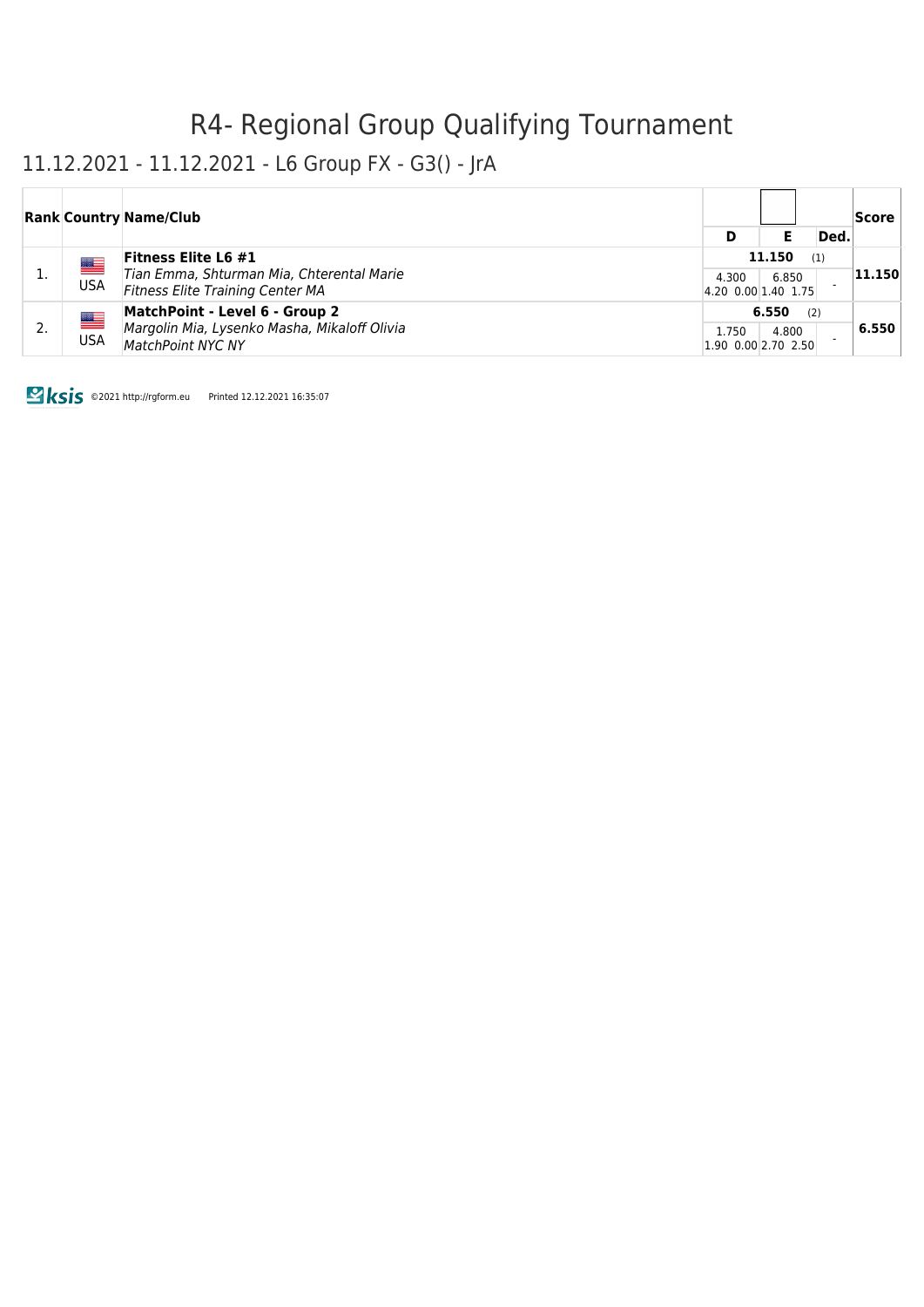#### 11.12.2021 - 11.12.2021 - L6 Group FX - G3() - JrB

|                  | <b>Rank Country Name/Club</b>                                                           |       |                                |      | Score |
|------------------|-----------------------------------------------------------------------------------------|-------|--------------------------------|------|-------|
|                  |                                                                                         | D     |                                | Ded. |       |
|                  | <b>Fitness Elite L6 #2</b>                                                              |       | 8.700<br>(1)                   |      |       |
| ▆▆<br><b>USA</b> | Wang Canina, Russinkovskaia Alena, Liu Clara<br><b>Fitness Elite Training Center MA</b> | 3.650 | 5.050<br>3.50 0.00 2.40 2.55   |      | 8.700 |
|                  | MatchPoint - Level 6 - Group 1                                                          |       | 8.200<br>(2)                   |      |       |
| ▀<br><b>USA</b>  | Teplova Karina, Mckenzie Jo-Lee, Perfilov Mia<br><b>MatchPoint NYC NY</b>               | 2.950 | 5.250<br>$3.00$ 0.00 2.30 2.45 |      | 8.200 |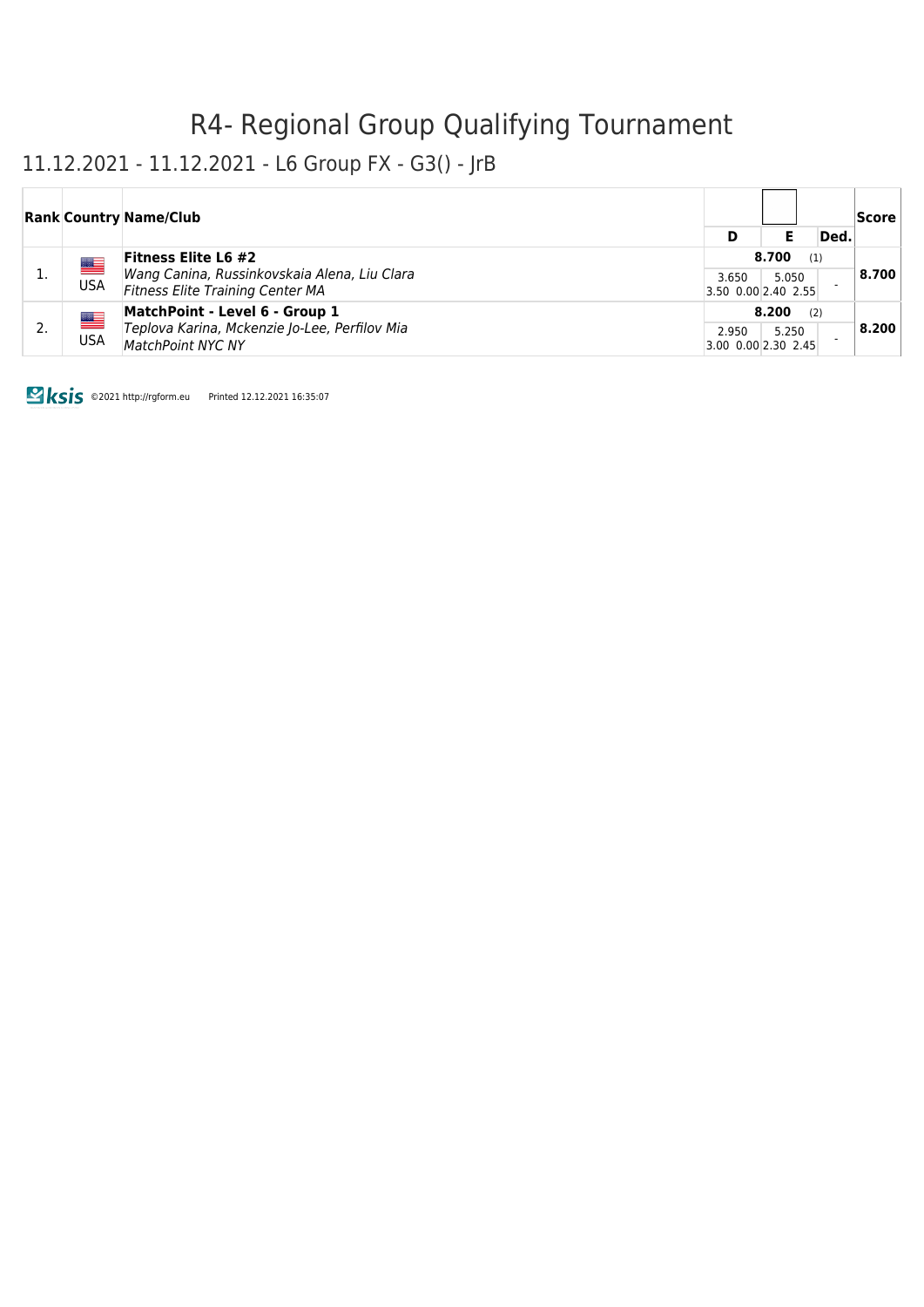### 11.12.2021 - 11.12.2021 - L6 Group FX - G4()

|    |                                                                                            | <b>Rank Country Name/Club</b>                                                                     | D                            | Е               | Ded.  | <b>Score</b> |
|----|--------------------------------------------------------------------------------------------|---------------------------------------------------------------------------------------------------|------------------------------|-----------------|-------|--------------|
|    | <u>a </u>                                                                                  | <b>Rhythmic Stars L6</b>                                                                          |                              | 11.000          | (1)   |              |
| 1. | <b>USA</b>                                                                                 | Stern Shiley, Xu Sarah, Zeng Wilma, Yin Sarah<br>Rhythmic Stars Gymnastics Academy (RSGA) MA      | 4.250<br>4.20 0.00 0.80 2.45 | 6.750           |       | 11.000       |
| 2. | <u>se</u>                                                                                  | <b>Isadora Level 6 Group 1</b><br>Gelovani Angelina, Klugin Chloe, Firtsak Antonina, Berger Brett |                              | 10.300          | (2)   | 10.300       |
|    | <b>USA</b>                                                                                 | Isadora                                                                                           | 4.500<br>4.30 0.00 2.10 2.10 | 5.800           |       |              |
| 3. | <u> a </u>                                                                                 | <b>HOPE L6 #1</b><br>Costa Gonzalez Maria, Friday Penelope, Khilko Alina, Schiwek Anja            | 3.900                        | 10.100<br>6.200 | (3)   | 10.100       |
|    | <b>USA</b>                                                                                 | H.O.P.E. Rhythmic Gymnastics CT                                                                   | 4.00 0.00 1.80 2.00          |                 |       |              |
| 4. | $=$                                                                                        | <b>HOPE L6 #2</b><br>Lozano Lucia, Friscia Sofia, Friday Penelope, Khilko Alina                   |                              | 9.400           | (4)   | 9.400        |
|    | <b>USA</b>                                                                                 | H.O.P.E. Rhythmic Gymnastics CT                                                                   | 3.800<br>3.80 0.00 2.10 2.30 | 5.600           |       |              |
|    | <u>a a</u>                                                                                 | OK L6                                                                                             |                              | 9.350           | (5)   |              |
| 5. | <b>USA</b>                                                                                 | Chu Kautlyn, Ferreira Sofia, Ivshina Alexandra, Migliorelli Jenna<br>OK Rhythmic Empire MA        | 4.350<br>4.20 0.00 2.50 2.50 | 5.000           |       | 9.350        |
|    | ▀                                                                                          | <b>Isadora Level 6 Group 2</b>                                                                    |                              | 9.250           | (6)   |              |
| 6. | Labanok Amelia, Kreymerman Charlotte, Reznikov Sophie, Bas Sophia<br><b>USA</b><br>Isadora | 4.100<br>4.10 0.00 2.10 2.75                                                                      | 5.150                        |                 | 9.250 |              |
|    | █                                                                                          | <b>BOS RHY L6 Grp #9</b>                                                                          | 8.800                        | (7)             |       |              |
| 7. | <b>USA</b>                                                                                 | Tran Makayla, Esmonde Ava, Chi Chloe, Nagamiya Solano<br><b>Boston Rhythmic MA</b>                | 3.400<br>3.20 0.00 2.20 2.40 | 5.400           |       | 8.800        |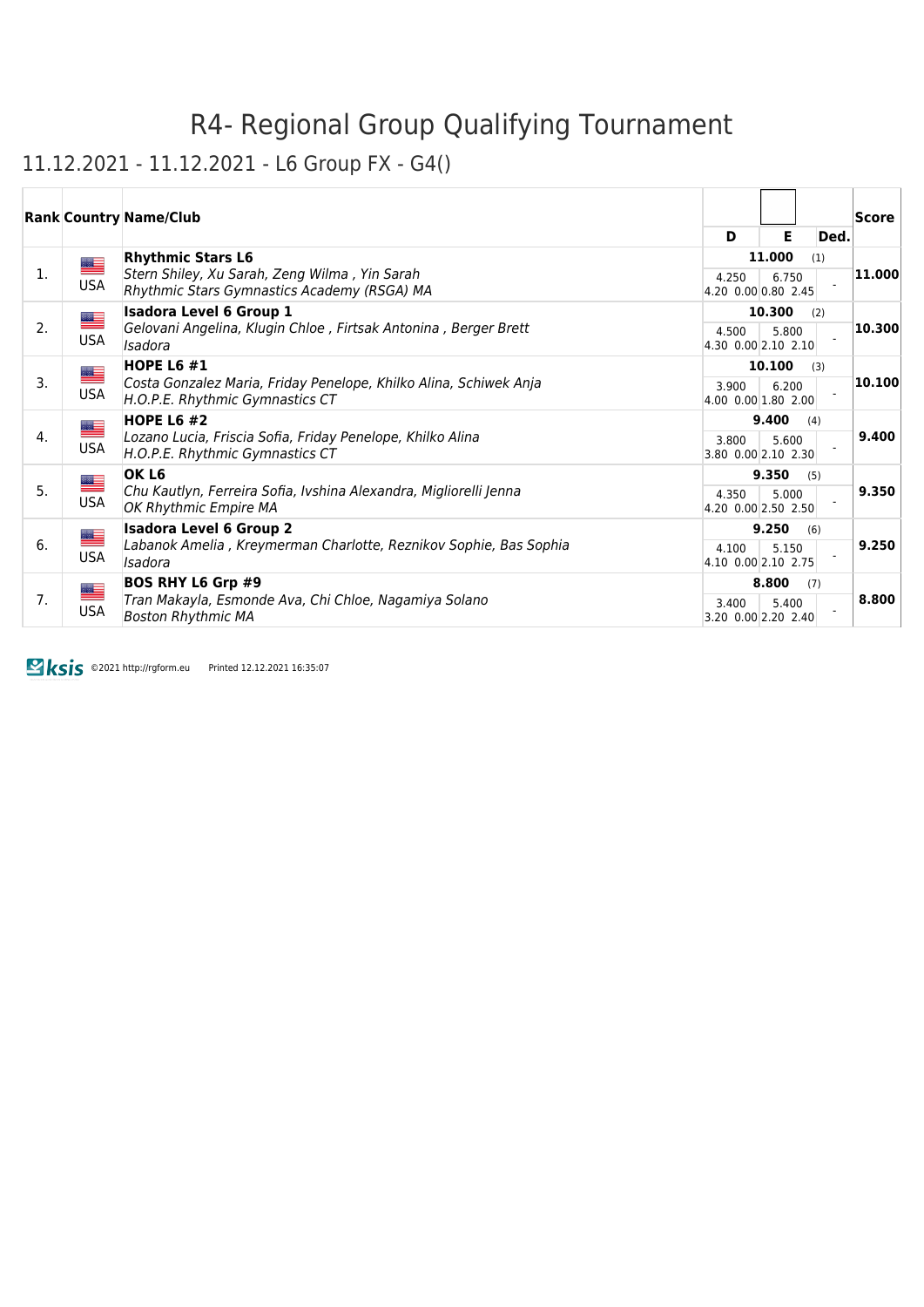### 11.12.2021 - 11.12.2021 - L6 Group FX - G4() - CC

|    |                       | <b>Rank Country Name/Club</b>                                                              |                              |              |      | Score  |
|----|-----------------------|--------------------------------------------------------------------------------------------|------------------------------|--------------|------|--------|
|    |                       |                                                                                            | D                            | Е            | Ded. |        |
| 1. | █▆                    | <b>Isadora Level 6 Group 1</b>                                                             |                              | 10.300       | (1)  | 10.300 |
|    | <b>USA</b><br>Isadora | Gelovani Angelina, Klugin Chloe, Firtsak Antonina, Berger Brett                            | 4.500<br>4.30 0.00 2.10 2.10 | 5.800        |      |        |
| 2. | <u>as</u>             | OK L6                                                                                      | 9.350<br>(2)                 |              |      |        |
|    | <b>USA</b>            | Chu Kautlyn, Ferreira Sofia, Ivshina Alexandra, Migliorelli Jenna<br>OK Rhythmic Empire MA | 4.350<br>4.20 0.00 2.50 2.50 | 5.000        |      | 9.350  |
| 3. | ▀                     | <b>Isadora Level 6 Group 2</b>                                                             |                              | 9.250<br>(3) |      |        |
|    | <b>USA</b>            | Labanok Amelia, Kreymerman Charlotte, Reznikov Sophie, Bas Sophia<br>Isadora               | 4.100<br>4.10 0.00 2.10 2.75 | 5.150        |      | 9.250  |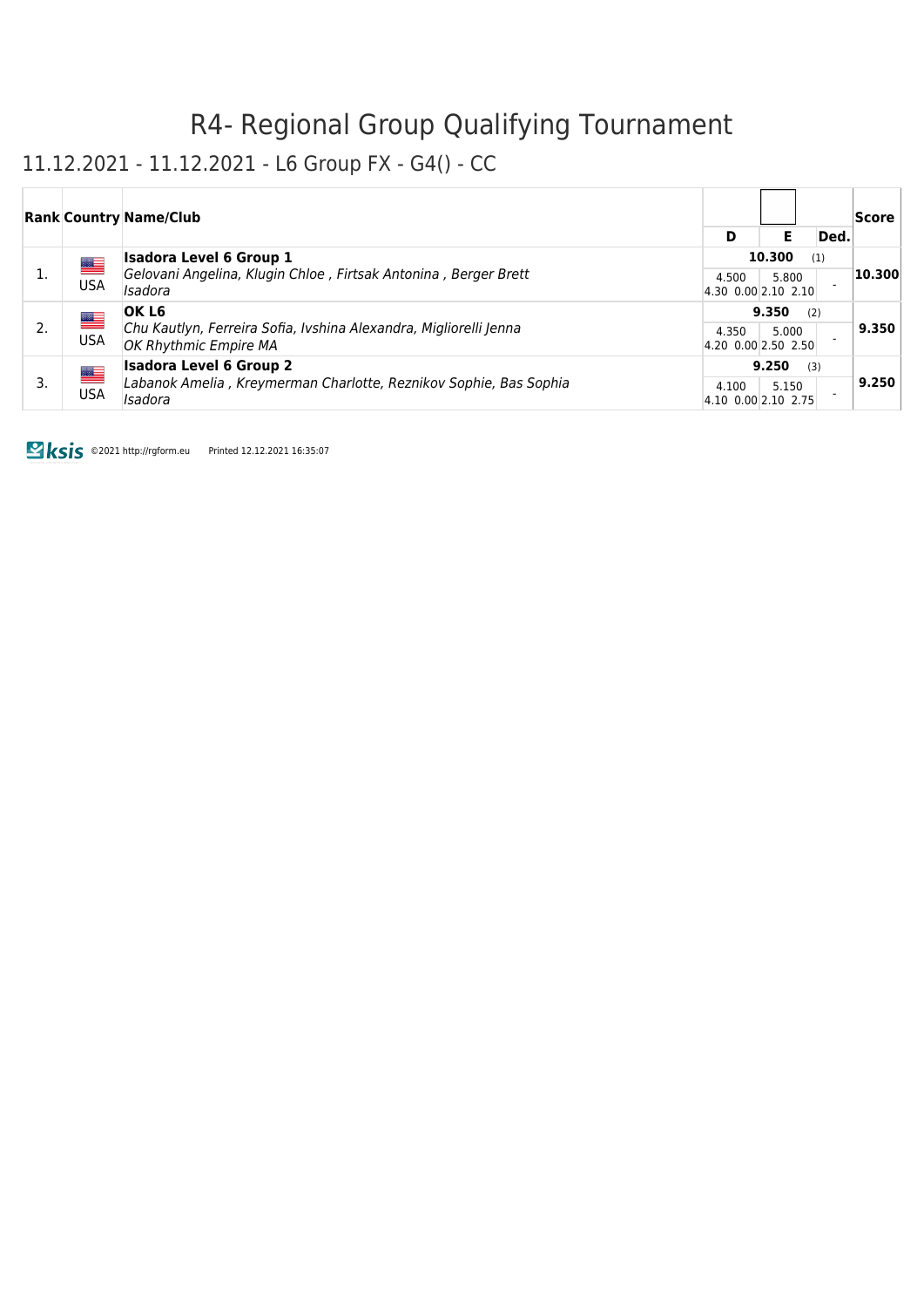#### 11.12.2021 - 11.12.2021 - L6 Group FX - G4() - JrA

|  |                                        | <b>Rank Country Name/Club</b>                                                                        |                              |       |      | Score  |
|--|----------------------------------------|------------------------------------------------------------------------------------------------------|------------------------------|-------|------|--------|
|  |                                        |                                                                                                      | D                            |       | Ded. |        |
|  | ██                                     | HOPE L6 $#1$                                                                                         | 10.100                       |       | (1)  |        |
|  | <b>USA</b>                             | Costa Gonzalez Maria, Friday Penelope, Khilko Alina, Schiwek Anja<br>H.O.P.E. Rhythmic Gymnastics CT | 3.900<br>4.00 0.00 1.80 2.00 | 6.200 |      | 10.100 |
|  | █▆                                     | <b>HOPE L6 #2</b>                                                                                    |                              | 9.400 | (2)  |        |
|  | USA<br>H.O.P.E. Rhythmic Gymnastics CT | Lozano Lucia, Friscia Sofia, Friday Penelope, Khilko Alina                                           | 3.800<br>3.80 0.00 2.10 2.30 | 5.600 |      | 9.400  |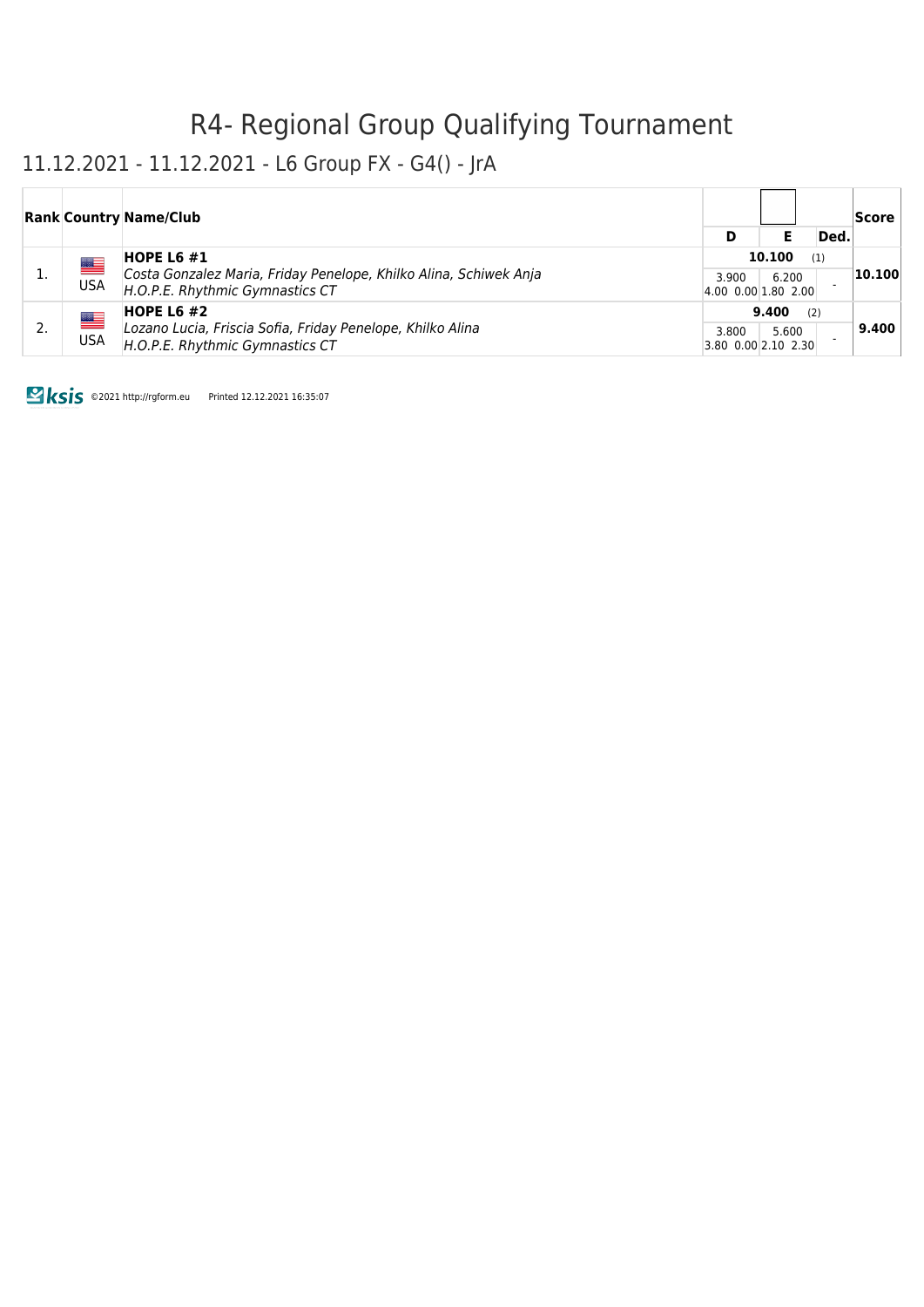#### 11.12.2021 - 11.12.2021 - L6 Group FX - G5()

|    |            | <b>Rank Country Name/Club</b>                                                                                        |                              |                              |       | Score  |
|----|------------|----------------------------------------------------------------------------------------------------------------------|------------------------------|------------------------------|-------|--------|
|    |            |                                                                                                                      | D                            |                              | Ded.  |        |
|    | <u>a </u>  | <b>Isadora Level 6 Group 3</b>                                                                                       | 10.100                       |                              | (1)   | 10.100 |
|    | <b>USA</b> | Bas Sophia, Boltyansky Briana, Kalashnikova Aisha, Nabieva Veronika, Spivakov Adriana<br>Isadora                     | 4.100<br>4.00 0.00 1.80 2.20 | 6.000                        |       |        |
| 2. | █▆         | <b>MGRAL6</b>                                                                                                        | 9.900<br>(2)                 |                              |       |        |
|    | <b>USA</b> | Kartashova Sofia, Podgoretsky Marina, Afonkin Anastasia, Batsevitsky Emma, Gilbert Sima<br>MG Rhythmic Academy MA    | 3.300                        | 6.600<br>3.30 0.00 1.70 1.70 | 9.900 |        |
| 3. | █▆         | <b>Empire L5/6 Group</b>                                                                                             |                              | 8.950<br>(3)                 |       |        |
|    | <b>USA</b> | Chan Amelia, Ilyaich Michelle, Tenzin Yidoen, Tedesco Willow, Stankova Dayna<br><b>Empire Rhythmic Gymnastics NY</b> | 3.550<br>3.30 0.00 2.10 2.50 | 5.400                        |       | 8.950  |